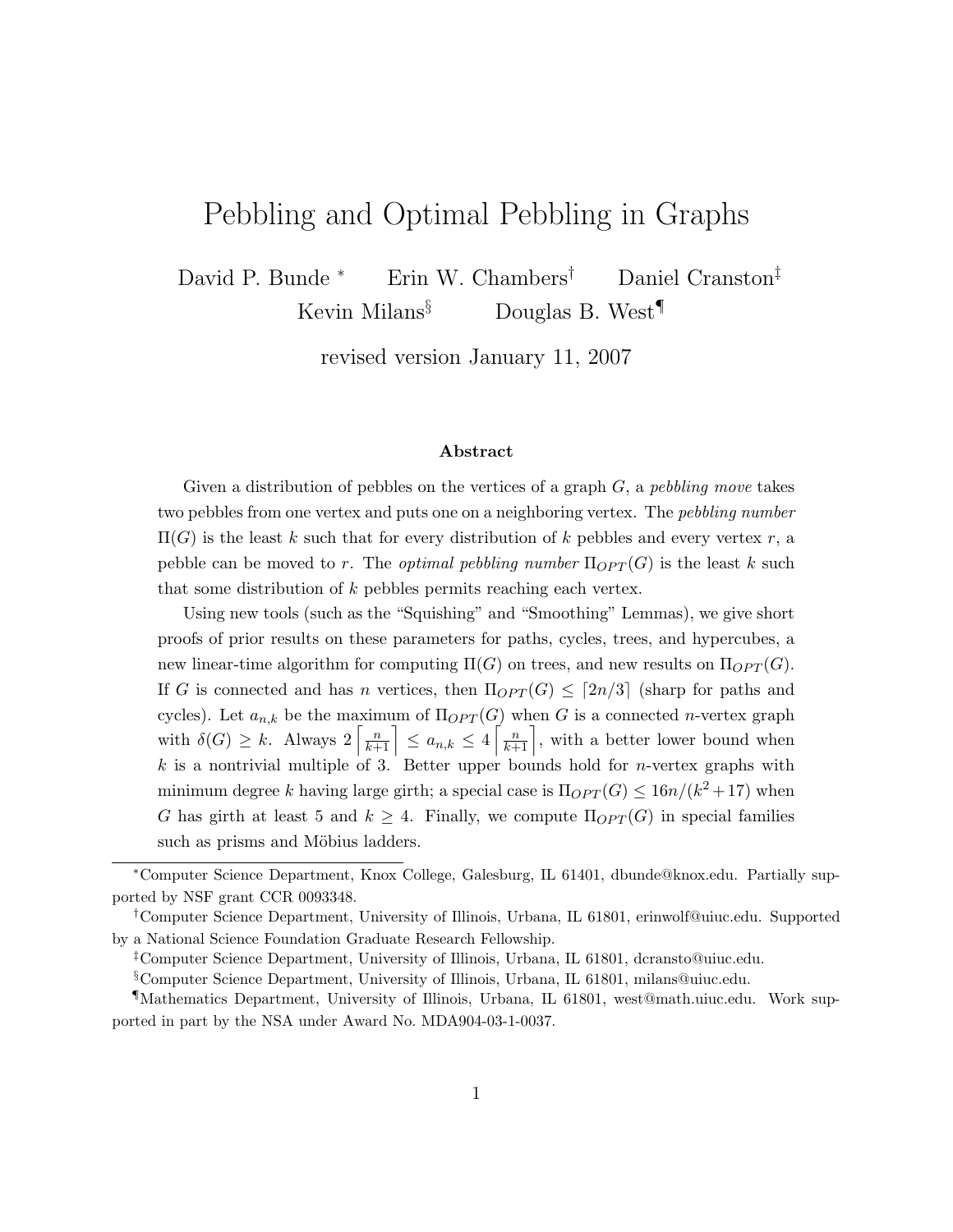### 1 Introduction

Graph pebbling is a model for the transmission of consumable resources. Initially, pebbles are placed on the vertices of a graph G according to a distribution D, a function  $D: V(G) \rightarrow$  $\mathbb{N} \cup \{0\}$ . A pebbling move from a vertex v to a neighbor u takes away two pebbles at v and adds one pebble at u. Before the move, v must have at least two pebbles. A pebbling sequence is a sequence of pebbling moves.

Given a distribution and a "root" vertex  $r$ , the task is to put a pebble on  $r$ . A distribution D is r-solvable (and r is reachable under D) if r has a pebble after some (possibly empty) pebbling sequence starting from D. For a graph G, let  $\Pi(G, r)$  be the least k such that every distribution of k pebbles on G is r-solvable. A distribution D is *solvable* if every vertex is reachable under D. The pebbling number of a graph G, denoted  $\Pi(G)$ , is the least k such that every distribution of k pebbles on G is solvable; note that  $\Pi(G) = \max_{r \in V(G)} \Pi(G, r)$ . The optimal pebbling number of G, denoted  $\Pi_{OPT}(G)$ , is the least k such that some distribution of k pebbles is solvable.

Graph pebbling originated in efforts of Lagarias and Saks to shorten a result in number theory. Surveys by Hurlbert [7, 8] describe this history, early results, and recent directions. At an early stage, the following generalization became useful (see Chung [4]). A distribution D is m-fold r-solvable (and r is m-reachable under D) if r has at least m pebbles after some (possibly empty) pebbling sequence. A distribution  $D$  is m-fold solvable if every vertex is m-reachable under D.

Moews [11] developed several useful tools for computing pebbling numbers. (An unpublished longer version of [11] appears on his webpage [13].) We call the first of these tools the *Weight Argument*, which we express here for m-fold solvability. Given a root r and distribution D, let  $a_t$  be the total number of pebbles on vertices at distance t from r. A pebbling move cannot increase the sum  $\sum_{t\geq 0} a_t 2^{-t}$ . Therefore, m-fold r-solvability of D requires the weight inequality  $\sum_{t\geq 0} a_t 2^{-i} \geq m$ .

Another key tool is that when each pebbling move is represented by a directed edge from the vertex losing pebbles to the vertex gaining a pebble, no directed cycle is needed. If  $r$  is reachable using moves containing a cycle, then also  $r$  is reachable using a proper subset of these moves. In particular, if a distribution is  $r$ -solvable, then  $r$  is reachable without moving a pebble in both directions along any edge.

To make this precise, say that a directed multigraph  $H$  is *orderable* under a distribution D if some linear ordering  $\sigma$  of the edges of H is a valid list of pebbling moves starting from D. For such D and H, the balance of a vertex v is  $d^-_H(v) + D(v) - 2d^+_H(v)$ , where  $d^-_H(v)$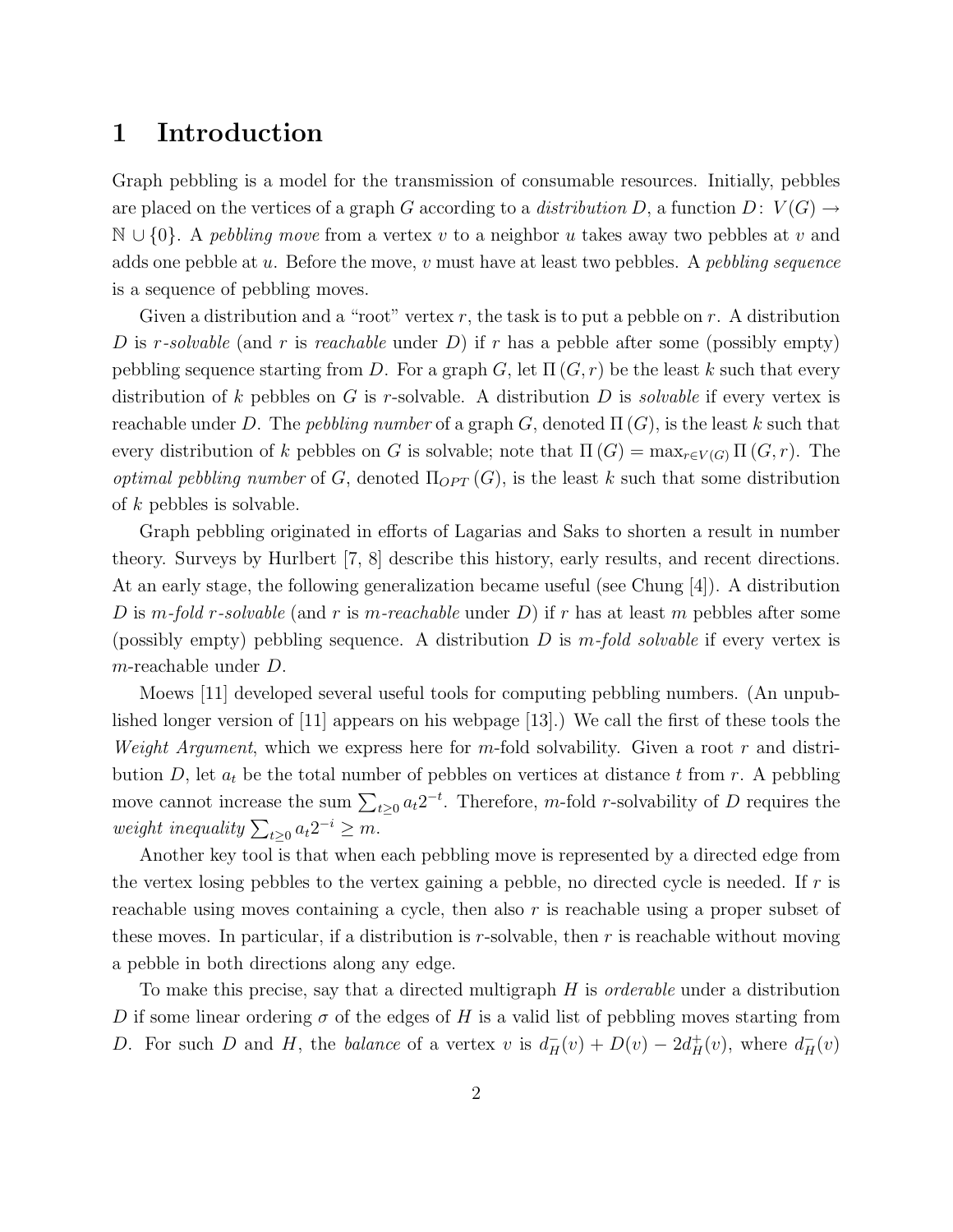and  $d_H^+(v)$  are the indegree and outdegree of v under H. When H is orderable under D (by  $\sigma$ ), the balance of any vertex v is nonnegative, since it is the number of pebbles at v after applying  $\sigma$ . The No-Cycle Lemma states that if H is orderable under D, then it has an acyclic subgraph  $H'$  that is orderable under  $D$  and gives balance to each vertex at least as large as does H. The lemma was proved in [3] and in [11] and has a short proof in [10].

The pebbling number is known exactly for some graphs. Moews [13] observed that a distribution on a path rooted at its end is solvable if and only if the weight inequality holds. Thus  $\Pi(P_n) = 2^{n-1}$  for the *n*-vertex path  $P_n$ , since each pebble contributes weight at least  $2^{-(n-1)}$  (Chung [4] earlier stated the value of  $\Pi(P_n)$ .) The *n*-vertex cycle  $C_n$  is more complicated; Pachter, Snevily, and Voxman [14] proved that  $\Pi(C_{2k}) = 2^k$  and  $\Pi(C_{2k+1}) =$  $2|2^{k+1}/3|+1$ . For the k-dimensional hypercube  $Q_k$ , Chung [4] proved that  $\Pi(Q_k)=2^k$ . For a tree, Chung [4] showed how to calculate the pebbling number from the set of decompositions into paths. For general graphs, Milans and Clark [10] showed that recognizing  $\Pi(G) \leq k$ is a  $\Pi_2^{\text{P}}$ -complete problem, meaning that it is complete for the class of languages whose complements are recognizable in polynomial time by nondeterministic machines.

Study of the optimal pebbling number began with the result of Pachter, Snevily, and Voxman [14] that  $\Pi_{OPT}(P_n) = [2n/3]$ . Moews [12] proved that  $(4/3)^k \leq \Pi_{OPT}(Q_k) \leq$  $(4/3)^{k+O(\log k)}$  and proved a related result for  $\Pi_{OPT}$  on cartesian product graphs. Milans and Clark [10] proved that computing  $\Pi_{OPT}$  is NP-hard on arbitrary graphs.

In this paper, we present several new results (mostly on optimal pebbling) and new proofs for some previously-known results. We use lemmas that restrict the form of pebble distributions that need to be considered. Our methods use a precise version of the following intuition. For distributions with  $k$  pebbles, the hardest ones to make solvable are concentrated on one or two vertices, while the easiest ones are spread over many vertices. Thus to determine  $\Pi(G)$  we consider concentrated distributions (via the "Squishing Lemma"), while to determine  $\Pi_{OPT}(G)$  we consider "smooth" distributions. These simplifications are particularly helpful when studying paths and cycles or graphs that can be reduced to them.

For the pebbling number, we give an alternative proof for its computation on a tree T from decompositions into paths (Chung [4], Moews [11]), and we give a linear-time algorithm for computing  $\Pi(T)$ . Also, we give short proofs of the results of Pachter, Snevily, and Voxman [14] that  $\Pi(C_{2k}) = 2^k$  and  $\Pi(C_{2k+1}) = 2|2^{k+1}/3| + 1$ .

For optimal pebbling, the "Smoothing Lemma" implies that for each graph a solvable distribution of minimum size exists with at most two pebbles on each vertex of degree at most 2. This leads to a simpler proof of the result of Pachter, Snevily, and Voxman [14]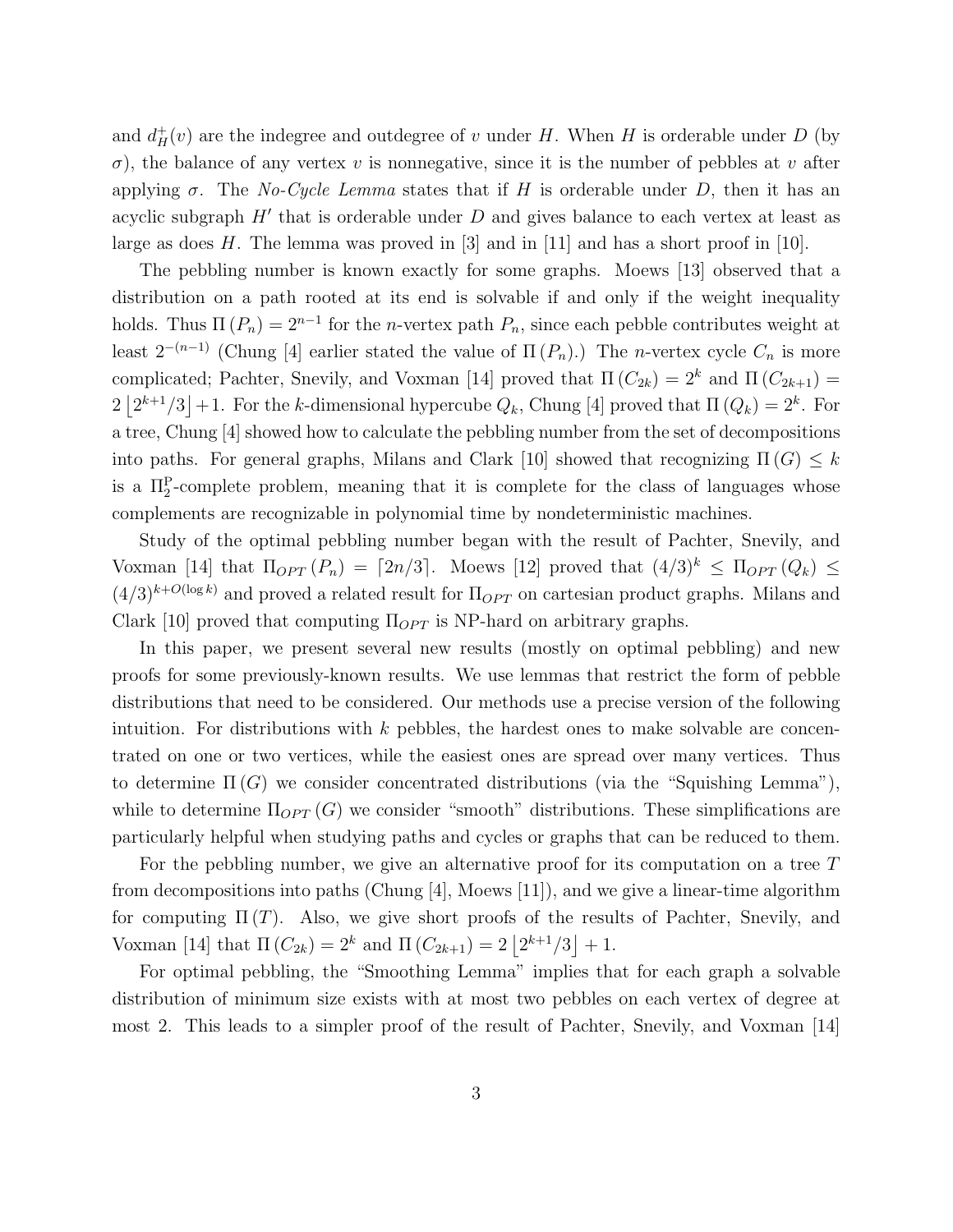that  $\Pi_{OPT}(P_n) = [2n/3]$  and a proof that  $\Pi_{OPT}(C_n) = [2n/3]$ . Recently, Friedman and Wyels [6] found a short derivation of  $\Pi_{OPT}(P_n)$  different from ours, and like us they adapted it to compute  $\Pi_{OPT}(C_n)$ .

We also show that  $\Pi_{OPT}(T) \leq [2n/3]$  for every *n*-vertex tree T, which immediately yields  $\Pi_{OPT}(G) \leq [2n/3]$  for every connected *n*-vertex graph G, and we give a short proof of the result of Moews [12] that  $\Pi_{OPT}(Q_k) \geq (4/3)^k$ .

Let  $\mathbf{G}_{n,k}$  be the family of connected *n*-vertex graphs with minimum vertex degree at least k, and let  $a_{n,k} = \max_{G \in \mathbf{G}_{n,k}} \Pi_{OPT}(G)$ . Czygrinow [5] observed that  $a_{n,k} \leq 4 \frac{n}{k+1}$ . We construct graphs to show that  $a_{n,k} \geq 2 \left\lfloor \frac{n}{k+1} \right\rfloor$  for  $n > k \geq 2$  and that  $a_{n,k} \geq (2.4 \frac{24}{15k+5} - \frac{6k}{5n}$  $\frac{6k}{5n}\big)\frac{n}{k+1}$  when  $n \geq k+3$  and k is a nontrivial multiple of 3 (that is,  $k = 3j$  with  $j \geq 2$ ). These results use another lower-bound technique, the simplest version of which is that if G is obtained from  $H$  by collapsing sets of vertices into single vertices, then  $\Pi_{OPT}(H) \geq \Pi_{OPT}(G)$ .

We obtain tighter bounds when we further restrict G to have girth (minimum cycle length) at least  $2t + 1$ . Suppose that  $k = 3$  and  $t \ge 4$  or that  $k \ge 4$  and  $t \ge 2$ . Letting  $c_k(t) =$  $1 + k \sum_{i=1}^{t} (k-1)^{i-1}$  and  $c'(t) = (4^t - 2^{t+1}) \frac{t}{t-1}$  $\frac{t}{t-1}$ , we prove that  $\Pi_{OPT}(G) \leq 4^t n/(c_k(t) + c'(t))$ for  $G \in \mathbf{G}_{n,k}$ . When  $k \geq 4$  and G has girth at least 5, this yields  $\Pi_{OPT}(G) \leq \frac{16n}{k^2+1}$  $\frac{16n}{k^2+17}$ . We also show that  $\Pi_{OPT}(C_m \square K_2) = \Pi_{OPT}(P_m \square K_2) = m$  when  $m \geq 3$  (except that  $\Pi_{OPT}(P_5 \square K_2) = 6$ , where  $\square$  denotes cartesian product (see Section 6). The same bound holds also for the graph consisting of a  $2m$ -cycle with chords added joining opposite vertices (the so-called "Möbius ladder"). Except for  $C_3 \square K_2$ , these graphs all have girth 4.

We discuss the pebbling numbers of trees and cycles in Sections 2 and 3, respectively. The final three sections treat optimal pebbling number. In addition to the results mentioned above, we pose the question of whether every connected  $n$ -vertex graph with minimum degree at least 3 has optimal pebbling number at most  $\lceil n/2 \rceil$ .

### 2 Pebbling Number of Trees

For a tree T, Chung [4] sketched a proof of a formula for  $\Pi(T, r)$  in terms of path decompositions, as a special case of a more general result computing the minimum  $t$  such that all distributions of size t are m-fold r-solvable. This inductive proof considers the components of  $T - r$ , rooted at the neighbors of r. Moews [11] presents another proof using various auxiliary results. In this section, we give a new short proof using only a weight function argument and then show how to perform the computation in linear time.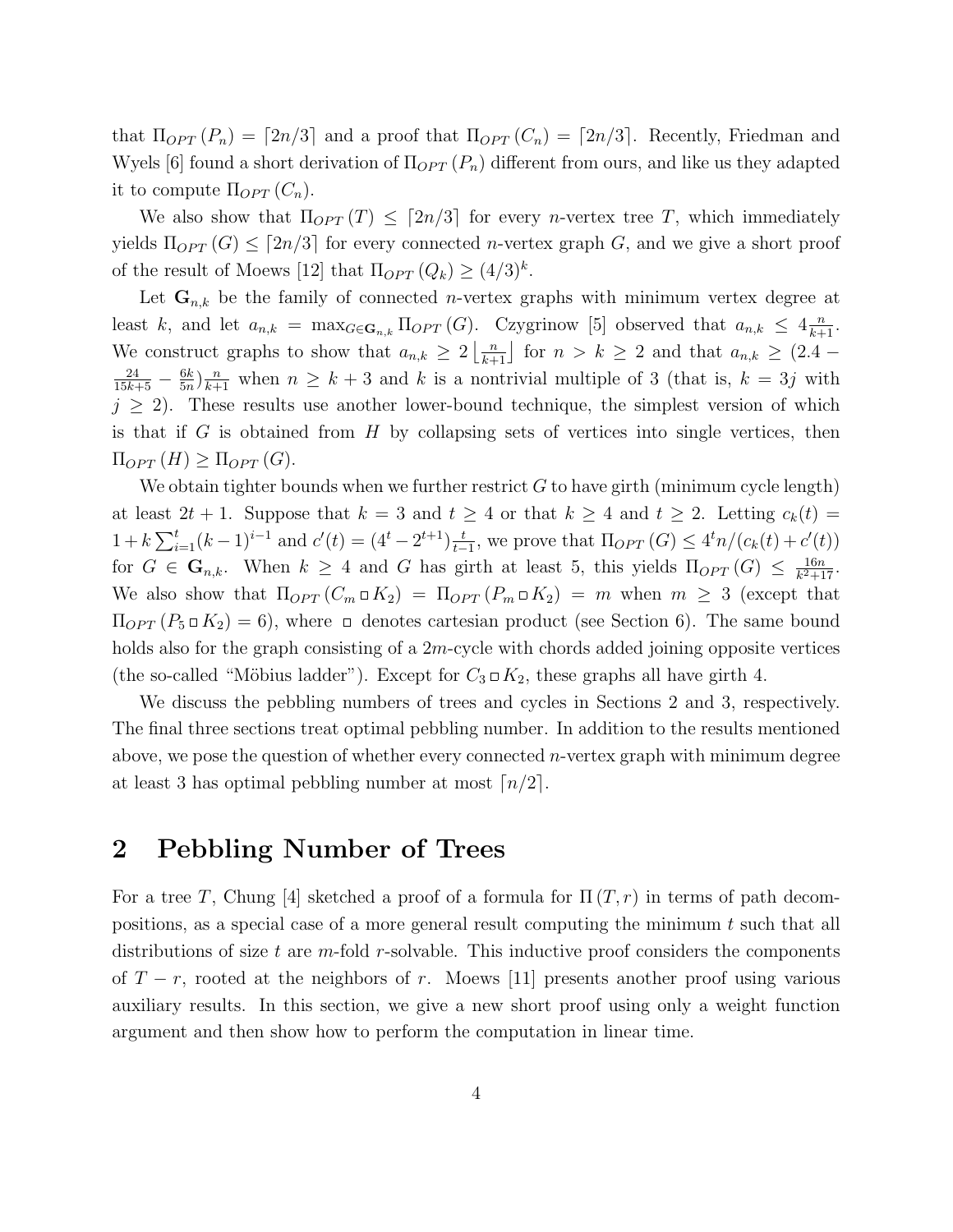A partition of the edge set of a tree is a path partition if each set in the partition is a (directed) path when all edges are directed toward a root  $r$ . The *length list* of a path partition is the list of lengths of its paths, in nonincreasing order. Path partition  $\mathcal L$  majorizes path partition  $\mathcal{L}'$  if the length list of  $\mathcal{L}$  is larger than that of  $\mathcal{L}'$  in the first position where they differ (distinct lists with equal sum differ in some position where both are nonzero). Majorization is a linear (lexicographic) order on length lists, but distinct path partitions may have the same length list. A path partition with root r is  $r$ -optimal if it is not majorized by any other path partition with root r. It is *optimal* if it is not majorized by any other path partition with any root. We use *leaf* to refer to a vertex of degree 1 in any graph.

**Theorem 2.1** (Chung [4], Moews [11]). If the length list of an r-optimal path partition of tree T with root r is  $(l_1, \ldots, l_m)$ , then

$$
\Pi(T,r) = \left(\sum_{i=1}^{m} 2^{l_i}\right) - m + 1.
$$

**Proof.** We have noted that r-solvability never requires moving pebbles in both directions along an edge. Thus in  $T$  we may direct all edges toward  $r$  and assume that pebbles move only toward r. Let  $\mathcal L$  be an r-optimal path partition of T, with length list  $(l_1, \ldots, l_m)$ .

Lower Bound. We construct a non-r-solvable distribution with  $\sum_{i=1}^{m} (2^{l_i} - 1)$  pebbles. If some path in  $\mathcal L$  starts at a nonleaf vertex, then another path ends there, and they combine to produce a path partition majorizing  $\mathcal{L}$ . Hence in  $\mathcal{L}$  each path begins at a leaf. For each path of length  $l_i$  in  $\mathcal{L}$ , put  $2^{l_i} - 1$  pebbles on the starting leaf. Now no pebble can be the first pebble to reach the end of the path in  $\mathcal L$  on which it starts, so no pebble can reach r.

Upper Bound. Let  $M = \sum_{i=1}(2^{l_i} - 1)$ . We show that a distribution D with  $|D| > M$ is r-solvable, using a weight function based on  $\mathcal{L}$ . Let  $P_i$  be the path in  $\mathcal L$  corresponding to length  $l_i$ . Let  $a_{i,t}$  be the number of pebbles D has on  $P_i$  at distance t from the end. Let  $w_i(D) = 2^{l_i} \sum_{t=1}^{l_i} a_{i,t} 2^{-t}$ , and let  $w(D) = \sum_{i=1}^{m} w_i(D)$ .

We claim that a pebbling move cannot decrease the weight  $w$  unless it reaches  $r$ . By definition, a pebble on vertex  $v$  contributes weight only to the path containing the edge leaving v. Hence a move along  $P_i$  that does not reach its end does not change the weight. For a move to vertex v at the end of  $P_i$ , where the edge leaving v is in  $P_j$ , the weight decreases by  $2 \cdot 2^{l_i-1}$  and increases by  $2^{l_j-t}$ , where t is the distance from v to the end of  $P_j$ . If  $l_i > l_j - t$ , then  $P_i$  can replace the beginning of  $P_j$  to produce a path partition majorizing L, contradicting the r-optimality of L. Hence  $l_i ≤ l_j - t$ , and the weight does not decrease.

Since every pebble contributes at least 1 to  $w(D)$  and initially  $|D| > M$ , the total weight starts above  $M$ . We have shown that it doesn't decrease unless we move a pebble to  $r$ . While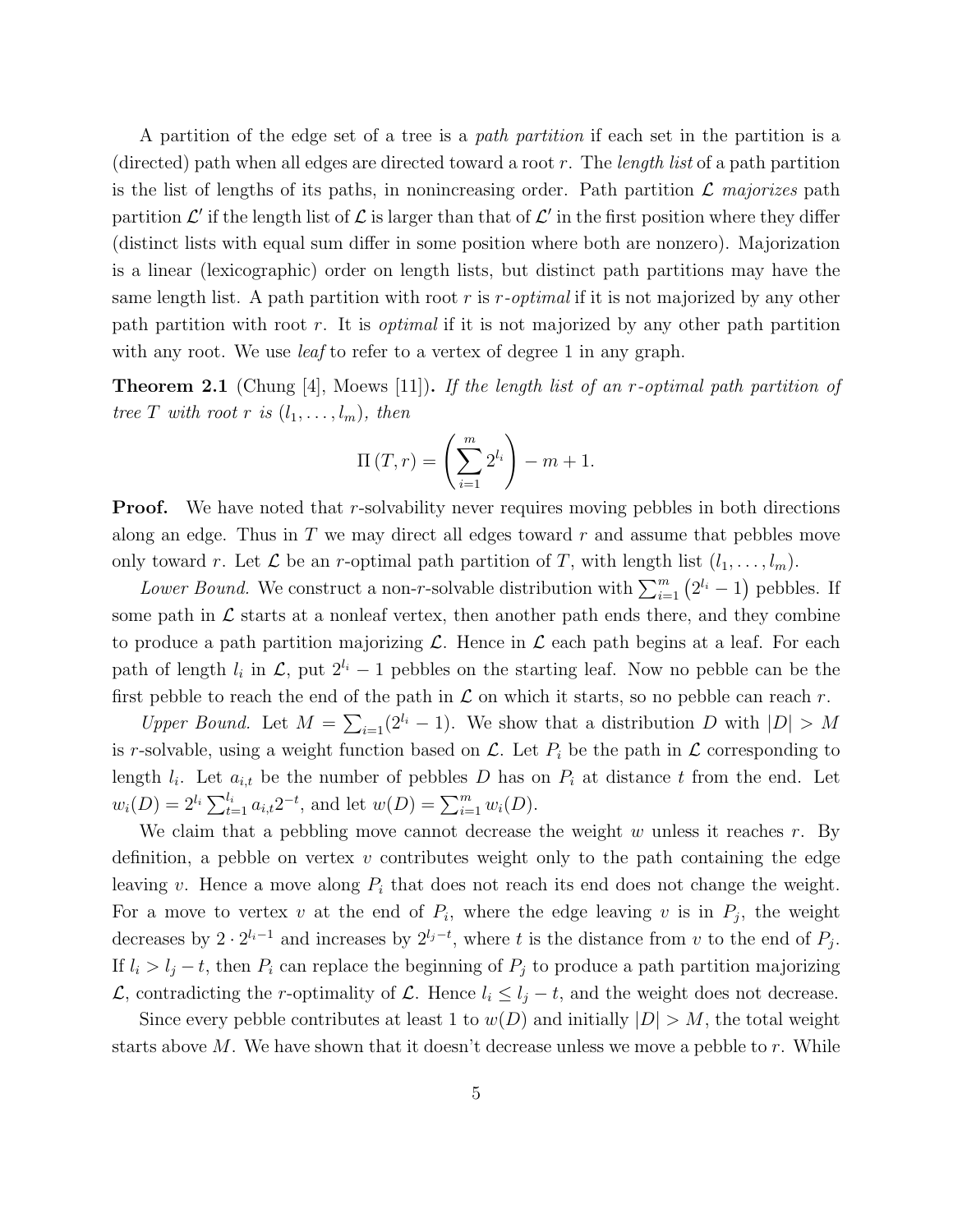$w > M$ , the pigeonhole principle yields a path  $P_i \in \mathcal{L}$  such that  $w_i \geq 2^{l_i}$ , which guarantees two pebbles on some non-terminal vertex of  $P_i$ . Hence we can make a move along  $P_i$ .

Each move loses a pebble, so the process must terminate. It cannot terminate until the weight decreases, which happens only when a pebble moves to r, so every sequence of moves eventually brings a pebble to r.  $\Box$ 

The theorem easily yields  $\Pi(T)$ . We use  $V(G)$  for the vertex set of a graph G.

**Corollary 2.2** ([4, 11]). If an optimal path partition of tree T has lengths  $l_1, \ldots, l_m$ , then

$$
\Pi(T) = \left(\sum_{i=1}^{m} 2^{l_i}\right) - m + 1.
$$

**Proof.** Appending a 0 to a length list does not change the formula on the right, since  $2^{0} - 1 = 0$ . This and the convexity of exponentiation imply that the formula is maximized by an optimal path partition, which is r-optimal for some r. Also  $\Pi(T) = \max_{r \in V(T)} \Pi(T, r)$ . Hence the claim follows from Theorem 2.1.  $\Box$ 

The difficulty in applying Corollary 2.2 is in finding an optimal path partition. Given a root, a natural idea is to select a longest path greedily and iterate. Although this works, it disconnects the tree, leaving awkward bookkeeping details. The inductive proof is simpler if we peel away shorter paths first. A peripheral vertex in a tree is an endpoint of a longest path. A *branch vertex* in a tree is a vertex of degree at least 3. An  $x, y$ -path in a graph is a path with endpoints  $x$  and  $y$ .

**Theorem 2.3.** There is a linear-time algorithm to compute the pebbling number of trees. In particular, if r is an endpoint of a longest path in T, then  $\Pi(T, r) = \Pi(T)$ , and any longest path to r can be chosen as a path in an r-optimal path partition.

**Proof.** In a tree, the vertices at greatest distance from a vertex  $x$  are endpoints of a longest path. Hence a single breadth-first search from an arbitrary vertex finds a peripheral vertex r. Another breadth-first search from r finds a longest path  $R$ , ending at another vertex  $r'$ .

With R chosen, another breadth-first search computes distances from R. We find an r-optimal path partition using these distances. The partition will have  $R$  as a path, and it will be both r-optimal and r'-optimal. We view all edges off  $R$  as directed toward  $R$ .

Suppose that R is not all of T. Iteratively, we select a leaf x closest to R among the leaves that remain in the tree. Let  $y$  be the branch vertex that is closest to  $x$  in  $T$ ; vertex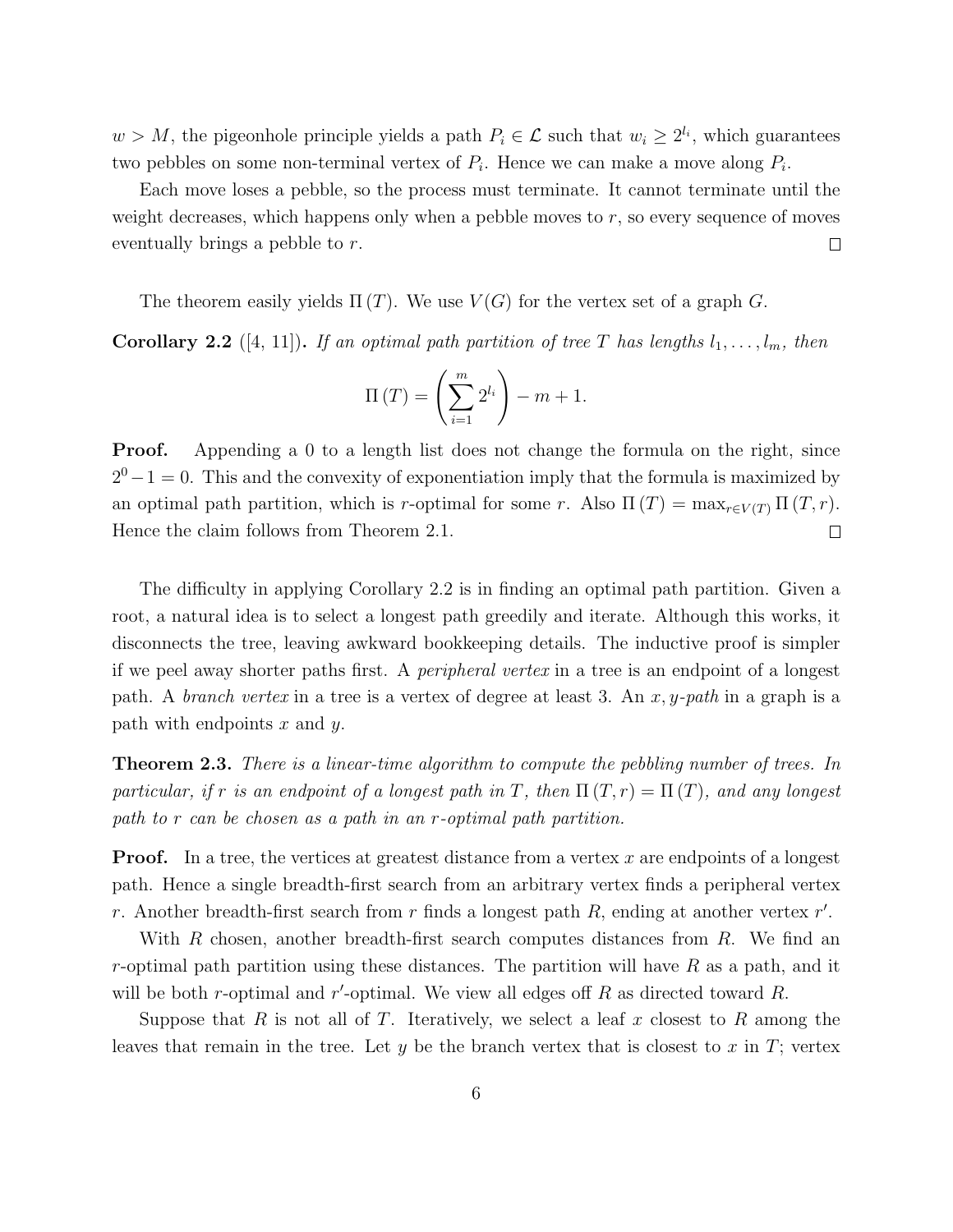y is well-defined. Since R is a longest path, y cannot be r or r'. Let P be the x, y-path in T. Put P into the path partition and delete P from the tree, leaving only the endpoint y. When the remaining tree is just  $R$ , it becomes the last path in the partition. (We can pause the computation of distances from  $R$  each time a leaf is found and extract  $P$  then.)

We prove, by induction on the number of vertices outside  $R$ , that the path  $P$  deleted at each step lies in an r-optimal path partition of the tree remaining at that step. By the majorization criterion, the path  $P'$  containing x in an r-optimal path partition  $\mathcal L$  contains all of P. If P' continues past y, then some path Q in  $\mathcal L$  ends at y. Since Q starts at a leaf, Q is at least as long as P (if Q starts in  $\{r, r'\}$ , this holds because R is a longest path; otherwise, it holds by the choice of  $x$ ).

Let  $Q'$  be the union of  $Q$  and the part of  $P'$  after y. Let  $\mathcal{L}'$  be the partition obtained from  $\mathcal L$  by replacing  $P'$  and  $Q$  with  $P$  and  $Q'$ . Now  $P$  and  $Q'$  are shortest and longest, respectively, among  $\{P, P', Q, Q'\}$ . If Q is longer than P, then L' majorizes L, a contradiction. Otherwise,  $\mathcal{L}'$  and  $\mathcal{L}$  have the same length list.

Thus, P occurs in some r-optimal path partition  $\mathcal{L}$ . The rest of  $\mathcal{L}$  is an r-optimal path partition of the remaining tree  $T'$ . Distances from R are the same in  $T'$  as in T. By the induction hypothesis, the remainder of the algorithm produces an r-optimal path partition of  $T'$  that contains R. It combines with P to yield the desired path partition of T.

We show next that the procedure produces the same length list from each peripheral vertex. When  $r$  and  $r'$  are the endpoints of a longest path  $R$ , the  $r$ -optimal partition produced is also  $r'$ -optimal, since the computation is the same when viewed from  $r'$  (distances from  $R$ are the same). Since lexicographic order is a linear order, all r-optimal path partitions have the same length list. Therefore, to prove that all peripheral vertices have the same optimal length list, it suffices to show that we can move from each peripheral vertex to any other via traversals of longest paths.

Every longest path in a tree contains the center of the tree. If the path joining two peripheral vertices is not a longest path, then each is an endpoint of a longest path to some common other peripheral vertex. Hence one can move from one peripheral vertex to any other by at most two instances of "move to the opposite end of a longest path".

Since we find an r-optimal path partition containing a longest path, the length list of a globally optimal path partition must include the longest path length. Hence  $\Pi(T)$  equals  $\Pi(T, r)$  for some peripheral vertex r. Since we obtain the same length list from any such vertex, it suffices to run the algorithm from any longest path R.  $\Box$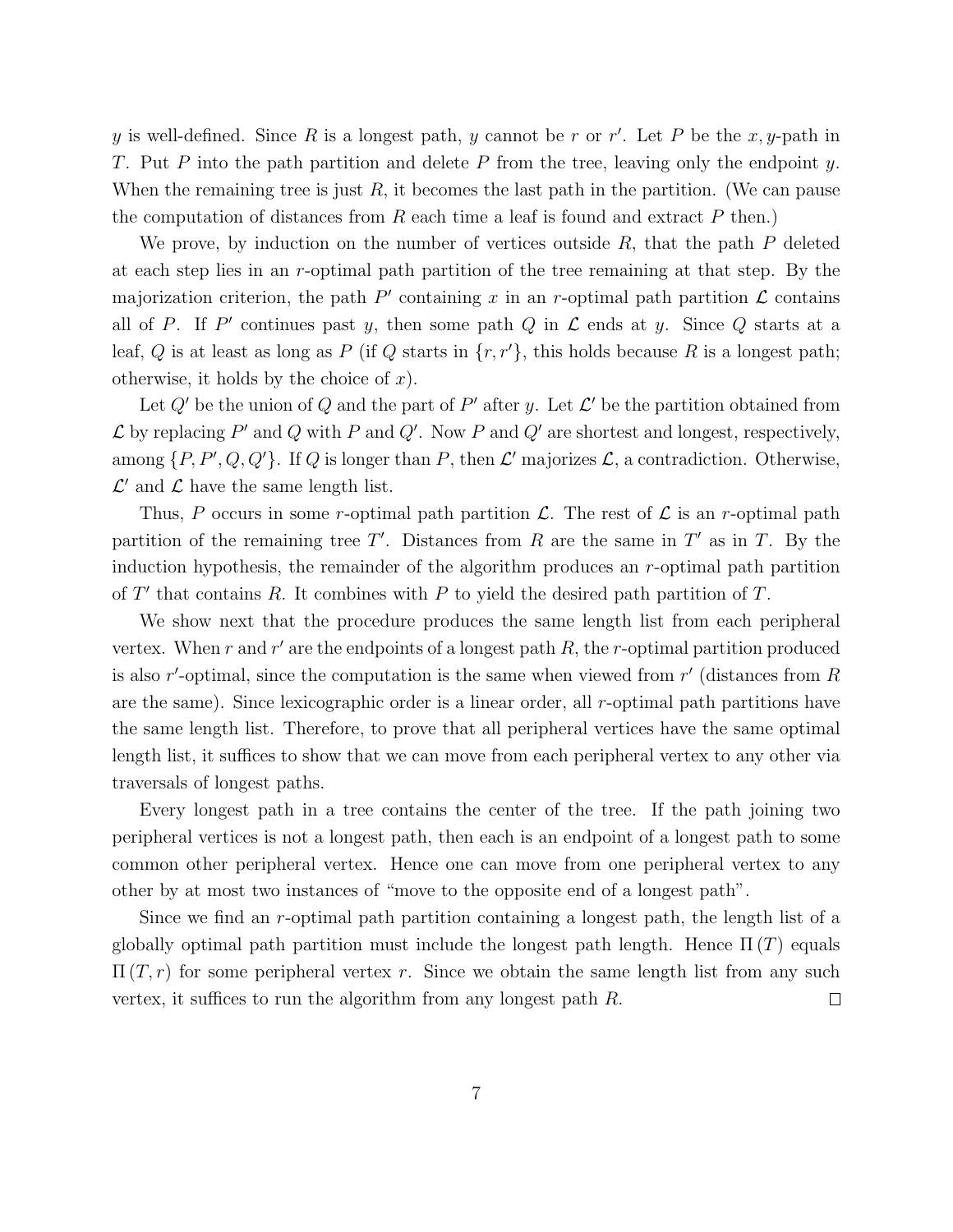### 3 Pebbling Number of Cycles

Proving an upper bound on  $\Pi(G)$  requires showing that each of a large number of distributions is solvable. The following lemma restricts the distributions that need to be considered. In this paper, a *thread* in a graph G is a path whose vertices have degree 2 in G.

**Lemma 3.1** (Squishing Lemma). Let r be a vertex in a graph G. If  $p < \Pi(G, r)$ , then there is a non-r-solvable distribution of p pebbles on  $G$  such that on each thread not containing  $r$ , all pebbles occur on just one vertex or on two adjacent vertices.

**Proof.** Let P be a thread in G. If a distribution has pebbles on only one vertex of P or on only two adjacent vertices of  $P$ , then we say that  $P$  is *squished*.

Let D be a distribution that is not r-solvable. We transform D into a non-r-solvable distribution of the same size such that every thread not containing  $r$  is squished. A *squishing* move takes one pebble each from two vertices y and z on a thread  $P$  and adds two pebbles to some vertex x between them on  $P$ . If  $P$  is not squished, then we can perform a squishing move on P. Each squishing move reduces the value of  $\sum_{p} 2^{-b(p)}$ , where the sum is over the set of pebbles on P and  $b(p)$  is the distance of pebble p from a fixed end of P. Thus a sequence of squishing moves must end by squishing P.

Let  $D'$  be obtained from D by a squishing move along a thread P not containing r, moving pebbles from y and z to x. It suffices to show that if  $D'$  is r-solvable, then D is r-solvable. Let  $\sigma$  be a pebbling sequence from D' that reaches r. If  $\sigma$  never moves pebbles off x, then  $\sigma$  also reaches r from D. Hence we may assume that  $\sigma$  makes a first move from x to a neighbor, which by symmetry is the neighbor  $x'$  in the direction toward y along  $P$ .

By the No-Cycle Lemma, we may assume that  $\sigma$  makes no move from  $x'$  to x. The two pebbles removed from x to put one pebble on  $x'$  thus produce no more benefit in  $D'$  than the corresponding one pebble that started on  $y$  in  $D$ ; under  $D$  this pebble starts farther than  $x'$  in the only direction it can go in  $D'$ . Also it cannot hurt to have the extra pebble on z. Thus *D* also is *r*-solvable.  $\Box$ 

The Squishing Lemma provides a short proof for the pebbling number of  $C_n$ . We use *pile* to refer to the set of pebbles on a vertex.

**Theorem 3.2** ([14]).  $\Pi(C_{2k}) = 2^k$  and  $\Pi(C_{2k+1}) = 2|2^{k+1}/3| + 1$ .

**Proof.** By symmetry, it suffices to show for fixed r that  $\Pi(C_n, r)$  has the claimed value.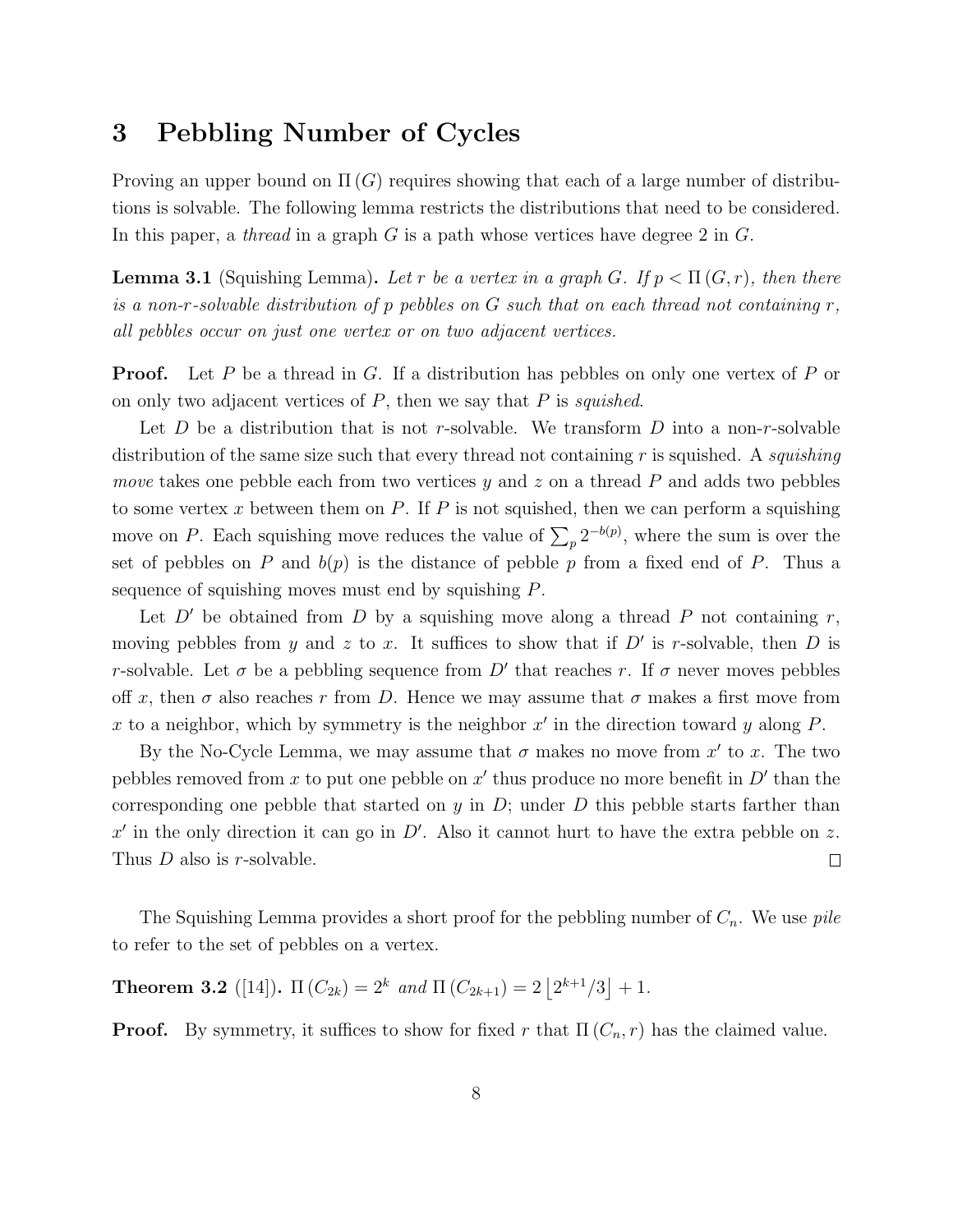Lower Bound. In  $C_{2k}$ , a distribution with  $2<sup>k</sup> - 1$  pebbles on the one vertex at distance k from r is not r-solvable. We show that in  $C_{2k+1}$ , a distribution with  $\lfloor 2^{k+1}/3 \rfloor$  pebbles on each of the two vertices at distance  $k$  from  $r$  is not  $r$ -solvable. One pile alone cannot move distance k to reach r. If we combine them first, moving half of one pile to the other, then the resulting pile has at most  $\frac{2^{k+1}-1}{3} + \frac{1}{2}$ 2  $2^{k+1}-1$  $\frac{1}{3}$  pebbles, since  $2^{k+1}$  is not divisible by 3. The sum is less than  $2^k$ , so again the pile cannot reach r.

Upper Bound. A distribution having  $2^k$  pebbles on some path of length k ending at r is r-solvable, since  $\Pi(P_{k+1}) = 2^k$ . When studying non-r-solvable distributions, the Squishing Lemma allows us to restrict attention to distributions using only one or two adjacent vertices. In  $C_{2k}$ , every two adjacent vertices lie together in a path of length k ending at r, and hence all distributions with  $2^k$  pebbles are *r*-solvable.

The same observation holds in  $C_{2k+1}$  except when the two adjacent vertices are the two vertices s and s' at distance k from r. In this case, with all pebbles on  $\{s, s'\}$ , we move as many as possible from the vertex with fewer pebbles to the vertex with more pebbles. With m pebbles total, the new pile has at least  $(3m-2)/4$  pebbles. With  $m \geq 2|2^{k+1}/3| + 1$ , we obtain a pile of size at least  $\left[2^k - \frac{3}{4}\right]$  $\frac{3}{4}$  at distance k from r, which suffices.  $\Box$ 

### 4 Optimal Pebbling Number

For optimal pebbling numbers, upper bounds are generally easier than lower bounds. For an upper bound, we give a distribution and show that it is solvable. For a lower bound, we must show that every distribution up to a certain size is not solvable.

The Smoothing Lemma plays the role for  $\Pi_{OPT}$  that the Squishing Lemma plays for  $\Pi$ . Again we want to restrict the form of distributions studied to determine the value. We want to make solvability easy, so instead of squishing pebbles on a thread, we spread them out.

When D is a distribution on a graph with a vertex v of degree 2, and v has at least three pebbles in  $D$ , a *smoothing move* from v changes  $D$  by removing two pebbles from v and adding one pebble at each neighbor of v. The case  $m = 2$  below will be used in Section 5.

**Lemma 4.1.** Let D be a distribution on a graph G with distinct vertices u and v, where v has degree 2. If  $D(v) \geq 3$ , and u is m-reachable under D, then u is m-reachable under the distribution  $D'$  obtained by making a smoothing move from v.

**Proof.** For any pebbling sequence  $\sigma$  starting from D, we form a sequence  $\sigma'$  from D'. If  $\sigma$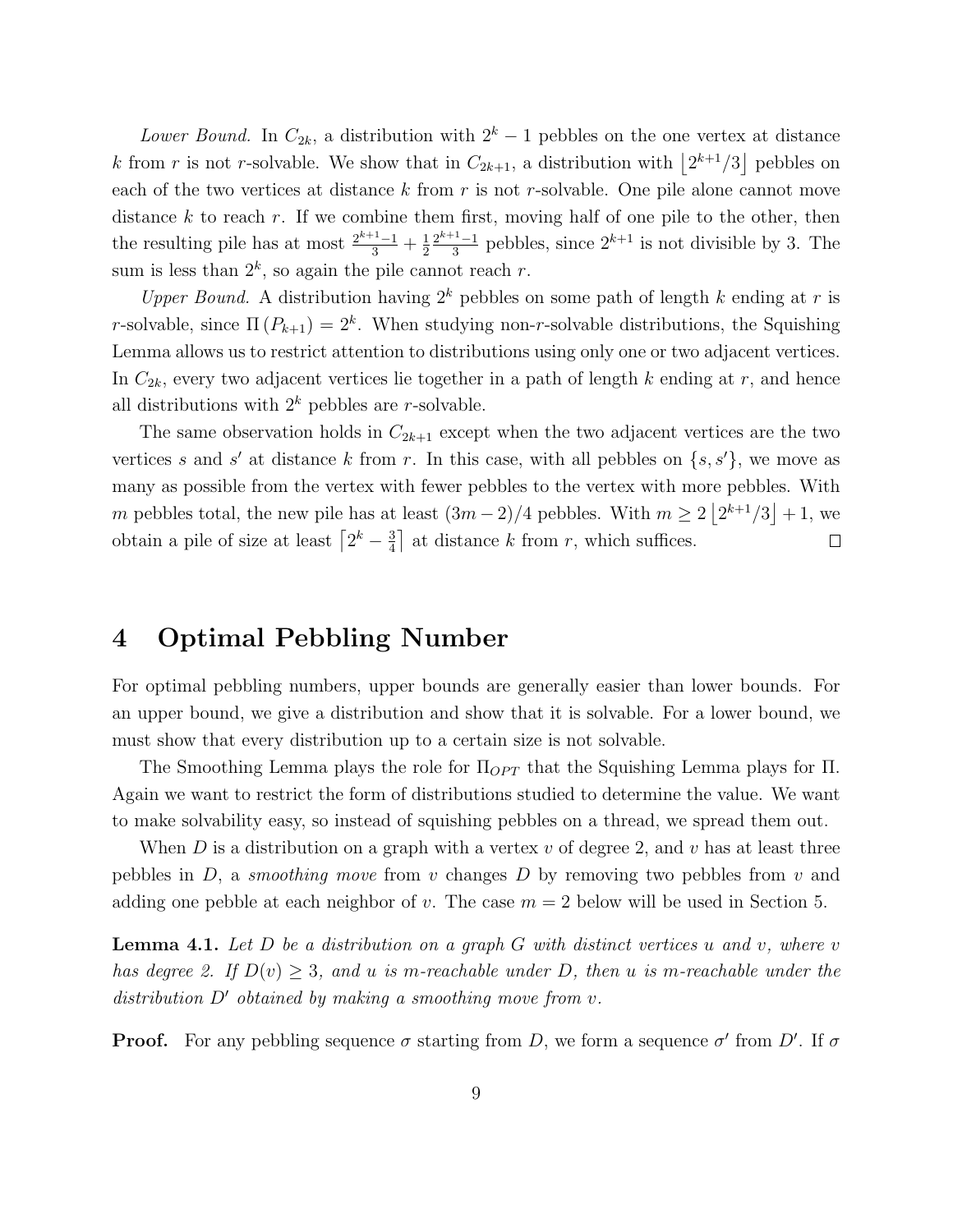never makes a move from v, then we may set  $\sigma' = \sigma$ , since at each step there are at least as many pebbles at each vertex other than  $v$  when starting with  $D'$ .

If  $\sigma$  makes a move from v, then let  $\sigma'$  be the same as  $\sigma$  except that  $\sigma'$  skips the first such move. Having made that move,  $\sigma$  on D produces the same configuration as  $\sigma'$  on D', except that  $\sigma'$  on D' has an extra free pebble on one neighbor of v. We complete  $\sigma'$  using the rest of  $\sigma$  and have the same number of pebbles at each vertex as under  $\sigma$  from D, plus an extra pebble on one neighbor of v. (Since  $\sigma'$  mimics  $\sigma$ , we never use that extra pebble.)  $\Box$ 

A distribution D is *smooth* if it has at most two pebbles on every vertex of degree 2 (so no smoothing move is possible). A vertex D is unoccupied under D if  $D(v) = 0$ .

Lemma 4.2 (Smoothing Termination Lemma). For any distribution on a connected graph G other than a cycle, any sequence of smoothing moves eventually terminates in a smooth distribution. If  $G = C_n$  and there is no such termination, then a distribution with no unoccupied vertices is reached.

**Proof.** Suppose first that G is not a cycle. Starting from any distribution on  $G$ , we show that only finitely many smoothing moves can be made, using a weight function argument. Every vertex  $v$  of degree 2 lies in a unique maximal thread  $P$ . Let  $Q$  be the trail obtained by extending  $P$  along the other edge incident to each endpoint of  $P$ . If the two new edges reach the same vertex  $u$ , then  $Q$  is a cycle and we view  $u$  as both "ends"; otherwise  $Q$  is a path. When  $Q$  has length  $m$  and  $v$  has distance k from some end of  $Q$ , then each pebble on v contributes weight  $k(m - k)$ ; it does not matter which end the distance is measured from. Pebbles on a vertex with degree other than 2 contribute weight 0; this agrees with the general formula, since in that case  $k = 0$ .

A smoothing move from v replaces weight totaling  $2k(m - k)$  at v with weight totaling  $(k-1)(m-k+1) + (k+1)(m-k-1)$  at its neighbors. The global total declines by 2. It remains nonnegative, so we must reach a distribution with no move available.

When G is a cycle, we use induction on the number of unoccupied vertices. If  $D$  is not smooth and some vertex u is unoccupied, then we view u as both endpoints of  $Q$  as above. Using the same weight argument, with  $k$  measured as distance from  $u$ , each smoothing move reduces the total weight by 2. Thus eventually the distribution becomes smooth or a pebble moves to u. Since smoothing never uncovers a vertex, moving a pebble to u reduces the number of unoccupied vertices. By the induction hypothesis, continuing the smoothing process produces a distribution that is smooth or leaves no vertex unoccupied.  $\Box$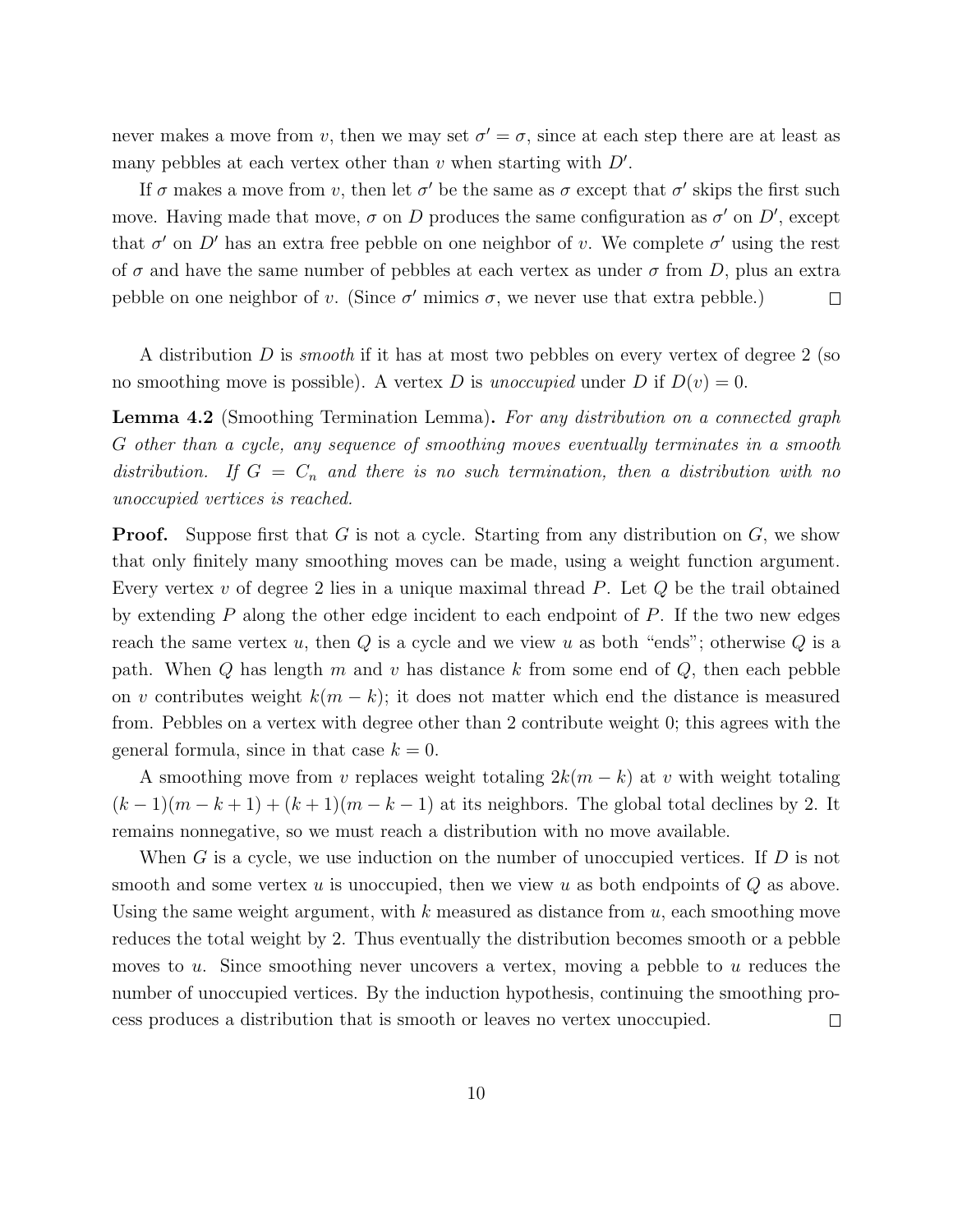We have separated Lemma 4.2 from Lemma 4.3 because it is used again in Lemma 5.6 and Theorem 6.5. We henceforth say that a distribution is *optimal* if it has  $\Pi_{OPT}(G)$  vertices and is solvable; that is, it is a solvable distribution of minimum size.

**Lemma 4.3** (Smoothing Lemma). If G is a connected n-vertex graph, with  $n \geq 3$ , then G has a smooth optimal distribution with all leaves unoccupied.

**Proof.** An optimal distribution has at most n pebbles. By Lemma 4.2, applying smoothing produces a smooth optimal distribution, because when  $G = C_n$  a distribution with at most n pebbles that occupies every vertex is smooth.

By Lemma 4.1, a smoothing move from  $v$  preserves the reachability of vertices other than v. Since a smoothing move from v leaves a pebble at v, it remains reachable also. Therefore, smoothing preserves solvability, and there is a smooth optimal distribution  $D$ . To eliminate pebbles from the leaves of such a distribution, consider the cases below at each leaf  $v$ . Let u be the neighbor of v, and suppose that  $D(u) = j$  and  $D(v) = k \ge 1$ .

Case 1:  $j + k \geq 3$ . Modify D by deleting the pebbles on v and adding  $k - 1$  pebbles to u instead. The resulting distribution D' is solvable, since  $D'(u) \geq 2$  makes v reachable and  $D'(u) \ge D(u) + [D(v)/2]$  makes the other vertices reachable. Now  $|D'| < |D|$  contradicts the optimality of D.

Case 2:  $j + k = 2$ . Modify D by putting both pebbles on u. The resulting D' is smooth. The two pebbles enable reaching v, and they help other vertices as much as in  $D$ .

Case 3:  $(j, k) = (0, 1)$ . Move the one pebble to u; again D' is smooth. Because D is u-solvable and cannot use the pebble on v to reach  $u$ , we can now move another pebble to  $u$  and use the two of them to reach  $v$ .  $\Box$ 

The Smoothing Lemma yields a short proof that  $\Pi_{OPT}(P_n) = \lceil 2n/3 \rceil$  (Pachter, Snevily, and Voxman [14]), and it yields the same value also for cycles. Another short proof was found by Friedman and Wyels [6]. We separate an observation useful in Section 6.

**Lemma 4.4.** In a path with a smooth distribution  $D$  having at most two pebbles on each endpoint, let v be an unoccupied vertex. If v is an endpoint, then v is not 2-reachable under D. If v is an internal vertex, then no pebbling sequence can move a pebble out of v without using an edge in both directions.

**Proof.** The first claim follows from the case  $m = 2$  of the Weight Argument, since each vertex has at most two pebbles. For the second, moving a pebble of  $v$  without first moving a pebble in from each neighbor would contradict the first claim on a smaller path.  $\Box$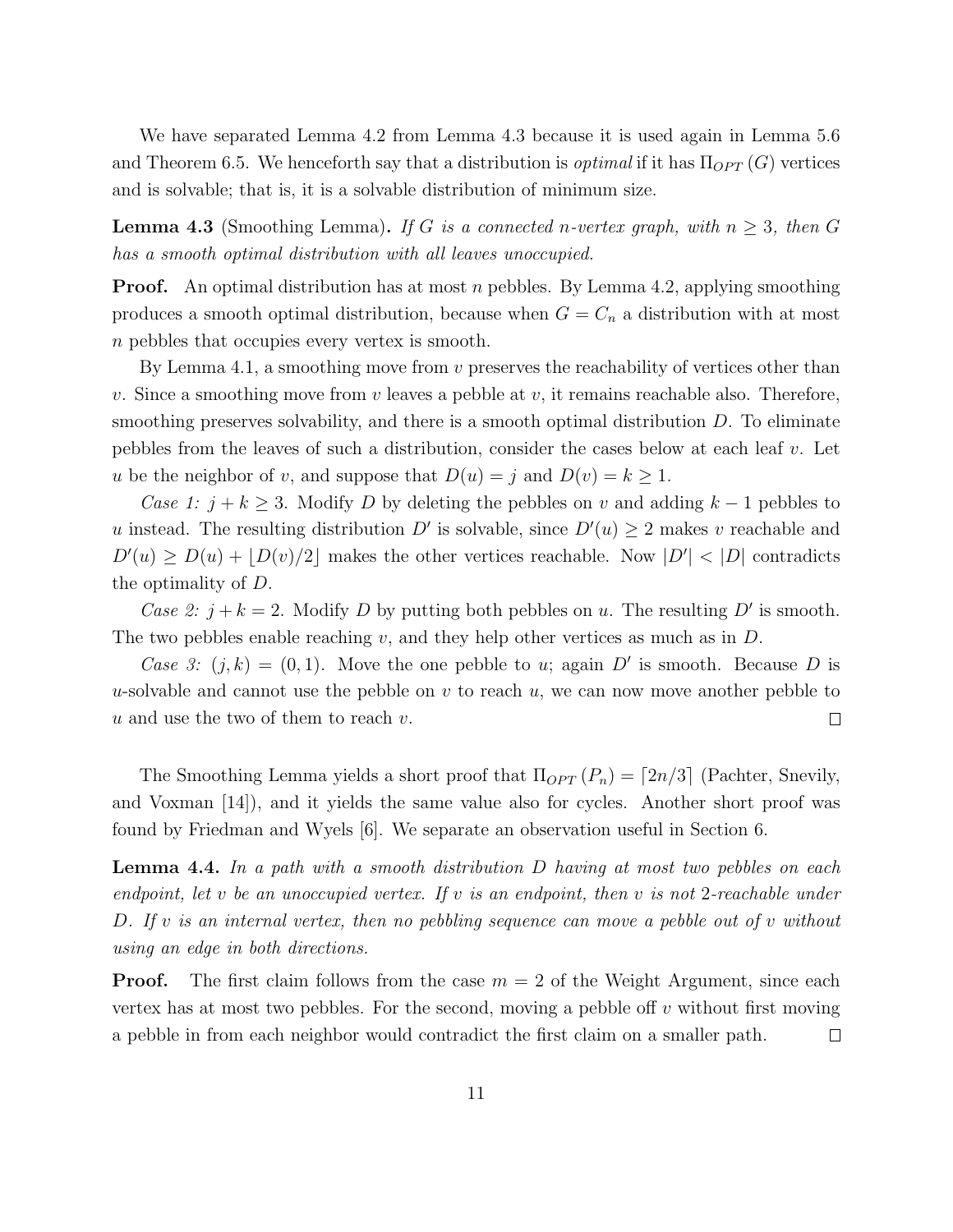**Theorem 4.5.**  $\Pi_{OPT}(C_n) = \Pi_{OPT}(P_n) = [2n/3]$ .

**Proof.** Let G be  $C_n$  or  $P_n$ .

Upper Bound. Partition G into  $\lfloor n/3 \rfloor$  copies of  $P_3$  and possibly one or two leftover vertices. Put two pebbles on the central vertex of each  $P_3$  and one pebble on each of the leftover vertices (if any exist). This distribution is solvable and has size  $\lceil 2n/3 \rceil$ .

Lower Bound. We use induction on n, checking  $n \leq 5$  exhaustively. By Lemma 4.3, it suffices to consider a smooth solvable distribution  $D$  with no pebbles on leaves.

By the No-Cycle Lemma, we may assume that the directed edges representing moves in a pebbling sequence to reach a target vertex form edge-disjoint paths, and no edge is used in both directions. Since  $D$  is smooth and has no pebbles on leaves, Lemma 4.4 implies that each such path has no unoccupied internal vertex.

Since  $\Pi_{OPT}(G) \leq [2n/3]$  and  $n \geq 6$ , at least two vertices of G are unoccupied. In fact, there are at least three, since otherwise  $n \in \{6, 7, 8\}$ , no vertex has two pebbles, and D is not solvable. From three unoccupied vertices, we can choose an unoccupied internal vertex in  $P_n$  or nonadjacent unoccupied vertices in  $C_n$ ; let S be this chosen set.

Since pebbles cannot be sent across an unoccupied vertex,  $S$  splits  $G$  into two paths, each of which cannot contribute pebbles to help pebble a vertex on the other path. Since the distribution is solvable, each vertex of  $S$  can be pebbled; we treat each vertex of  $S$  as part of the path that pebbles it, choosing one such path if both can pebble it.

We now have paths of order l and  $n - l$  with  $1 \leq l \leq n - 1$ , and D breaks into solvable distributions for these two paths. By the induction hypothesis, the number of pebbles in D is at least  $\lceil 2l/3 \rceil + \lceil 2(n-l)/3 \rceil$ , which is at least  $\lceil 2n/3 \rceil$ .  $\Box$ 

Next we show that the path is a hardest tree for optimal pebbling number. It is far from unique; there are many *n*-vertex trees with optimal pebbling number  $\lceil 2n/3 \rceil$ . We write  $d(v)$ for the degree of a vertex v, and  $N(v)$  for the set of vertices adjacent to v.

#### **Theorem 4.6.** If T is an n-vertex tree, then  $\Pi_{OPT}(T) \leq [2n/3]$ .

**Proof.** We use induction on n. For  $n \leq 3$ , all trees are paths, which satisfy the bound. In the induction step  $(n > 3)$ , we delete three or more vertices near an end of a longest path in T to obtain a subtree T'. It suffices to add two pebbles to an optimal distribution  $D'$  on T' to form a solvable distribution  $D$  on  $T$ . When we add pebbles to  $D'$ , all vertices in  $T'$ remain reachable, so we need only show that the new vertices can be reached.

Let P be a longest path in T. Let z be an endpoint of P, let y be its neighbor, and let x be the other neighbor of y on  $P$ . We consider four cases.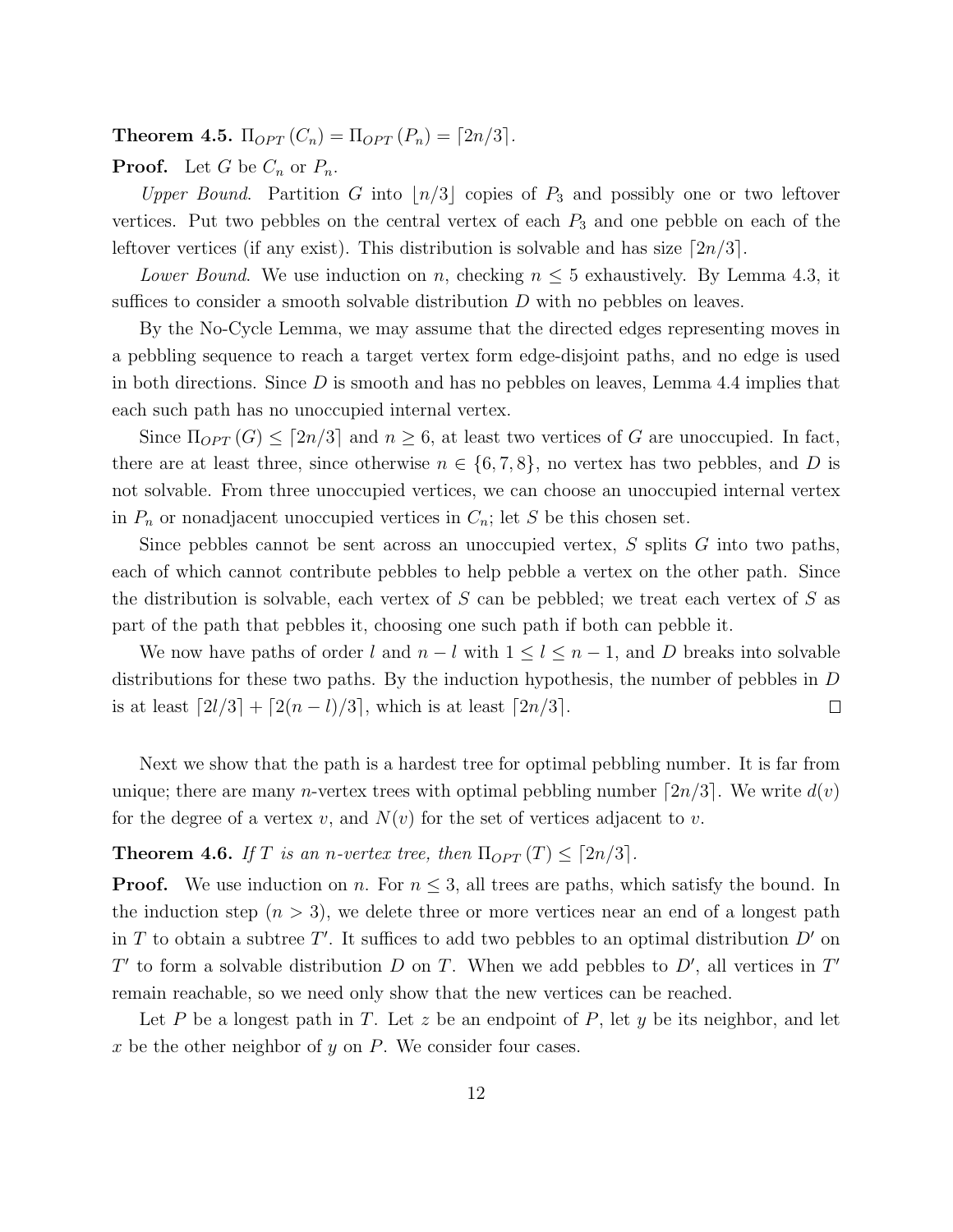Case 1:  $d(y) > 2$ . Since P is a longest path, all neighbors of y other than x are leaves. Let  $T' = T - y - (N(y) - \{x\})$ . Form D from D' by adding two pebbles on y; these make leaf neighbors of y reachable.

Case 2:  $d(x) = d(y) = 2$ . Let  $T' = T - \{x, y, z\}$ . Form D from D' by adding two pebbles on  $y$ ; these make  $x$  and  $z$  reachable.

Case 3:  $d(y) = 2$  and x has a leaf neighbor u. Let  $T' = T - \{u, y, z\}$ . Form D from D' by adding two pebbles on y. Now y and z are reachable. Also u is reachable by moving a pebble to x using  $D'$  on  $T'$  and then moving a second pebble to x from y.

Case 4:  $d(y) = 2$ ,  $d(x) > 2$ , and x has no leaf neighbors. Let u be a neighbor of x outside P. Since P is a longest path, every neighbor of u other than x is a leaf. Let v be a leaf neighbor of u, and let  $T' = T - \{v, y, z\}$ . If x is 2-reachable under D', then form D by adding two pebbles on x, making v, y, and z reachable under D. If u is 2-reachable under  $D'$ , then v is reachable; form D by adding two pebbles on y. If neither x nor u is 2-reachable under  $D'$ , then no pebbling sequence starting with  $D'$  uses the edge xu in either direction. Hence from  $D'$  we can reach x and u simultaneously. Now form  $D$  by adding two pebbles on y, making v, y, and z reachable after moving pebbles to both x and u using  $D'$ .  $\Box$ 

**Corollary 4.7.** If G is a connected n-vertex graph, then  $\Pi_{OPT}(G) \leq [2n/3]$ , which is sharp. **Proof.** Since G is connected, it has a spanning tree T, and  $T \subseteq G$  yields  $\Pi_{OPT}(G) \leq$  $\Pi_{OPT}(T)$ . Applying Theorem 4.6 to T gives the bound, with equality for  $P_n$ .  $\Box$ 

Finally, we give a short proof that  $\Pi_{OPT}(Q_k) \geq (4/3)^k$ . The proof by Moews [12] used a continuous relaxation of pebbling, but the standard weight function and expectation suffice.

**Theorem 4.8** (Moews [12]).  $\Pi_{OPT}(Q_k) \geq (4/3)^k$ , where  $Q_k$  is the k-dimensional hypercube. **Proof.** Let D be a solvable distribution on  $Q_k$ ; we show that  $|D| \geq (4/3)^k$ . Since D is solvable, the standard weight inequality  $\sum_{t\geq 0} a_{r,t} 2^{-t} \geq 1$  holds for each vertex r, where  $a_{r,t}$ is the number of pebbles at distance  $t$  from  $r$  in  $D$ .

Select a vertex r in  $Q_k$  uniformly at random. Since the weight inequality holds for each r, linearity of expectation yields  $\sum_{t\geq 0} 2^{-t} \mathbf{E}[a_{r,t}] \geq 1$ . For a fixed pebble under D, the probability it is distance t from r is  $\binom{k}{t}$  $\binom{k}{t} 2^{-k}$ , since  $Q_k$  has  $2^k$  vertices and  $\binom{k}{t}$  $\binom{k}{t}$  of them have distance t from this pebble. By linearity of expectation,  $\mathbf{E}\left[a_{r,t}\right] = |D| \binom{k}{t}$  $\binom{k}{t} 2^{-k}$ . Substituting and simplifying now yields  $|D| \sum_{t \geq 0} {k \choose t}$  $t_k^{(k)}$  $(2^{-t} \geq 2^k$ . From the Binomial Theorem,  $|D|(1+\frac{1}{2})^k \geq 2^k$ , and hence  $|D| \geq (4/3)^k$ .  $\Box$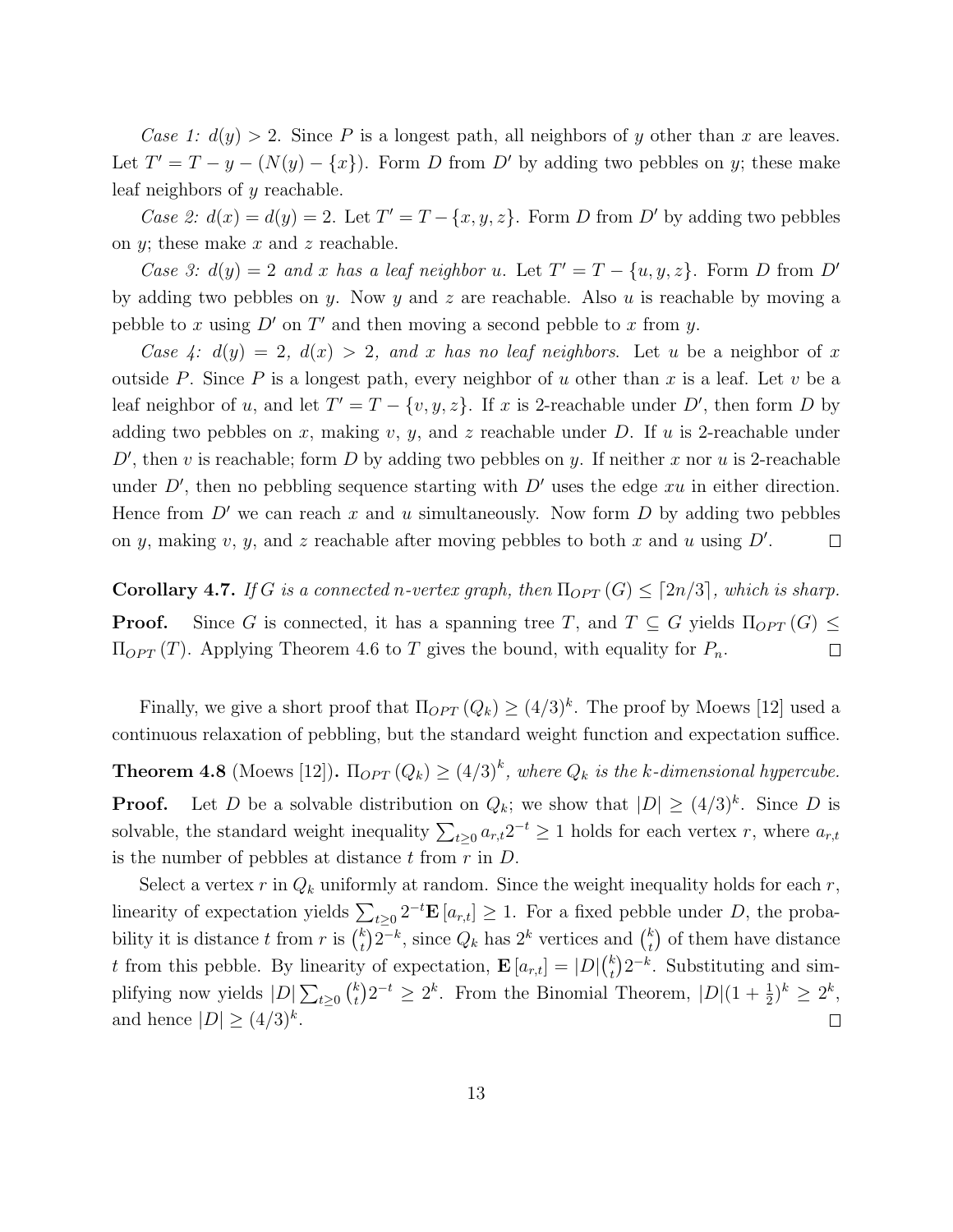A variation on pebbling is the *cover pebbling number*: the minimum t such that for every distribution of size t on  $G$ , some sequence of pebbling moves produces a distribution with no unoccupied vertex. Hurlbert and Munyan [9] recently proved that the cover pebbling number of the hypercube  $Q_k$  is  $3^k$ .

### 5 Bounds in Terms of Minimum Degree

We have proved that  $\Pi_{OPT}(G) \leq [2n/3]$  for every connected *n*-vertex graph G, with equality for paths and cycles. One would expect that tighter upper bounds hold for denser graphs. How large can  $\Pi_{OPT}(G)$  be when  $G \in \mathbf{G}_{n,k}$  (*n* vertices and minimum degree at least k)?

A dominating set in a graph G is a set  $S \subseteq V(G)$  such that every vertex not in S has a neighbor in S. The *domination number*  $\gamma(G)$  is the minimum size of a dominating set. Placing two pebbles at each vertex of a dominating set yields  $\Pi_{OPT}(G) \leq 2\gamma(G)$ . Thus upper bounds on  $\gamma(G)$  yield upper bounds on  $\Pi_{OPT}(G)$ .

For  $G \in \mathbf{G}_{n,k}$ , Arnautov [2] and Payan [15] proved that  $\gamma(G) \leq n \frac{1 + \ln(k+1)}{k+1}$ ; a short probabilistic proof appears in Alon [1]. In a k-regular n-vertex graph, dominating sets have size at least  $\frac{n}{k+1}$ . For k-regular graphs, where k is fixed and the number n of vertices grows, Alon [1] showed that  $\gamma(G)$  may be as large as  $(1+o(1))n \frac{1+\ln(k+1)}{k}$  $\frac{(k+1)}{k}$ . Hence we cannot improve the bound using domination number alone.

Czygrinow [5] communicated to us an easy argument for a better upper bound when  $k \geq 3$ ; we begin by presenting this. The *distance-d neighborhood* of a vertex v in a graph G is the set of all vertices having distance at most  $d$  from  $v$ . A distance-d dominating set is a set of vertices whose distance-d neighborhoods together cover  $V(G)$ . The case  $d = 1$  of the following proposition is folklore in some circles but seems to be unknown in the subject of graph domination. We will use the general result in Section 6.

**Proposition 5.1.** If c is the minimum size of a distance-d neighborhood in an n-vertex graph G, then G has a distance-2d dominating set of size at most  $n/c$ .

**Proof.** We build such a set S. Initially, put one vertex in S. As we proceed, let T consist of all vertices within distance d of S. If T is not a distance-d dominating set, then let v be a vertex that is not within distance d of T. Add  $v$  to  $S$ ; this adds the distance-d neighborhood of v to T, none of which was in T before. Thus T grows by at least c vertices for each vertex added to S. We therefore add at most  $n/c$  vertices to S by the time T becomes a distance-d dominating set, at which point  $S$  is a distance-2d dominating set.  $\Box$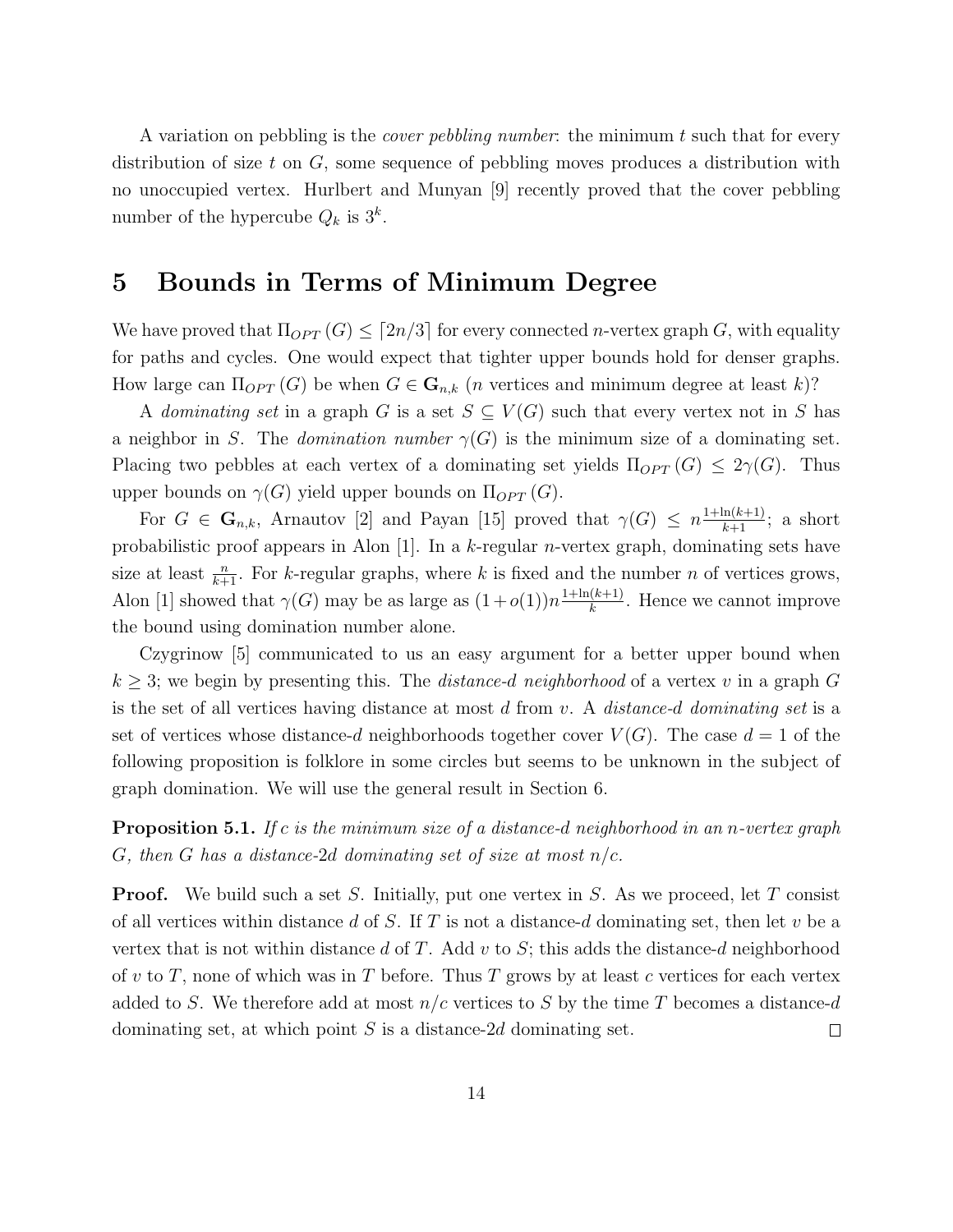**Corollary 5.2** (Czygrinow).  $\Pi_{OPT}(G) \leq \frac{4n}{k+1}$  when  $G \in \mathbf{G}_{n,k}$ .

**Proof.** Distance-1 neighorhoods have size at least  $k+1$ , so Proposition 5.1 yields a distance-2 dominating set S of size at most  $n/(k+1)$ . Put four pebbles at each vertex of S.  $\Box$ 

Corollary 5.2 improves the upper bound of  $\lceil 2n/3 \rceil$  from Corollary 4.7 when  $k \geq 5$ . We show that this easy bound is at most a factor of 2 from optimal by an easy construction of *n*-vertex graphs with minimum degree k and optimal pebbling number  $2\left\lfloor \frac{n}{k+1} \right\rfloor$ . Later we present a better construction with optimal pebbling number near  $2.4\frac{n}{k+1}$ .

We begin by introducing another technique for proving lower bounds. A graph  $H$  is a quotient of a graph G if the vertices of H correspond to the sets in a partition of  $V(G)$ , and distinct vertices of  $H$  are adjacent if at least one edge of  $G$  has endpoints in the sets corresponding to both vertices of H. In other words, each set in the partition of  $V(G)$ "collapses" to a single vertex of  $H$  (we use "collapses" rather than "contracts" because the set in  $V(G)$  need not induce a connected subgraph). If H is a quotient of G via the surjective map  $\phi: V(G) \to V(H)$ , and D is a distribution on G, then the quotient distribution  $D_{\phi}$  is the distribution on H defined by  $D_{\phi}(u) = \sum_{v \in \phi^{-1}(u)} D(v)$ .

**Lemma 5.3** (Collapsing Lemma). Let H be a quotient of G via  $\phi$ . If a distribution D' on  $G$  is obtainable from a distribution  $D$  on  $G$  via pebbling moves, then in  $H$  any vertex  $v$  is  $D'_{\phi}(v)$ -reachable under  $D_{\phi}$ . In particular,  $\Pi_{OPT}(G) \geq \Pi_{OPT}(H)$ .

**Proof.** The sequence  $\sigma$  of pebbling moves that produces D' from D in G collapses to a sequence  $\sigma_{\phi}$  in H. When a move in  $\sigma$  transfers a pebble from one part to another in the partition under  $\phi$ , the corresponding move is available for  $\sigma_{\phi}$  in H (formally by induction on the length of  $\sigma$ ). When a move in  $\sigma$  is within a part of the partition under  $\phi$ , we don't need to do anything in  $\sigma_{\phi}$  and simply have an extra pebble available on the image of that part.

In particular, the quotient of a solvable distribution  $D$  on  $G$  is solvable on  $H$ , since some vertex in each part of  $V(G)$  under  $\phi$  is reachable from D.  $\Box$ 

**Proposition 5.4.** For  $n > k \geq 2$ , there is an n-vertex graph G with minimum degree k such that  $\Pi_{OPT}(G) \geq 2\left\lfloor \frac{n}{k+1} \right\rfloor$ .

**Proof.** When  $k + 1 \le n < 2(k + 1)$ , deleting edges at one vertex of  $K_n$  yields such a graph. For  $n \geq 2(k+1)$ , let  $r = \lfloor \frac{n}{k+1} \rfloor$ . Let  $J_1, \ldots, J_r$  be complete graphs, each with at least  $k + 1$  vertices, totaling *n* vertices. Choosing vertices  $x_i, y_i \in J_i$ , form a "ring of cliques"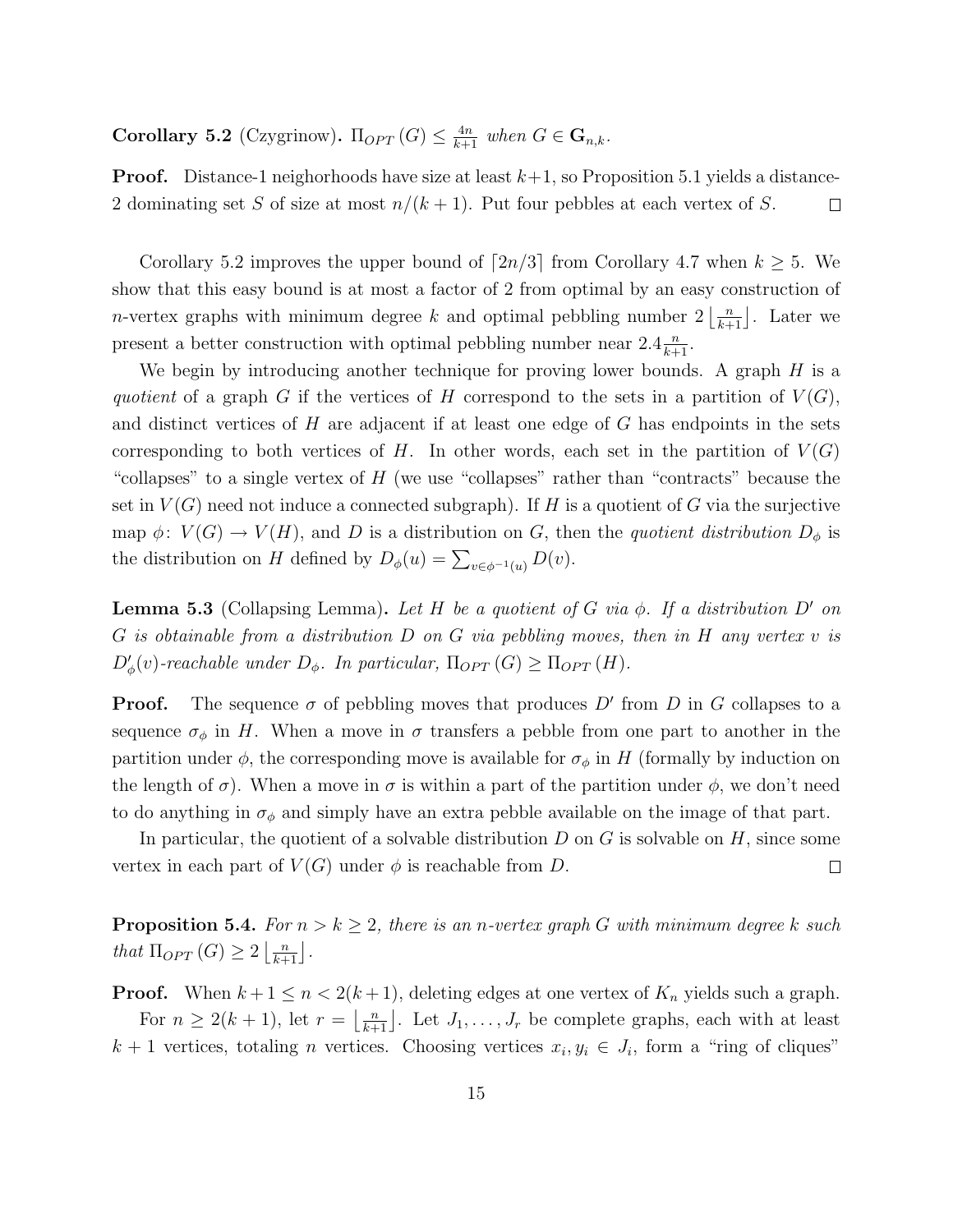G from the disjoint union  $J_1 \cup \cdots \cup J_r$  by deleting each edge  $x_i y_i$  and adding  $y_i x_{i+1}$  instead (treating indices modulo r). Note that G has minimum degree  $k$ .

By Lemma 5.3, collapsing  $V(J_i) - \{x_i, y_i\}$  into one vertex cannot increase the optimal pebbling number. Doing this in each  $J_i$  produces  $C_{3r}$ . By Theorem 4.5,  $\Pi_{OPT}(G) \geq 2r$ .  $\Box$ 

When  $k = 2$  and  $3 | n$ , the construction in Proposition 5.4 produces  $C_n$ , which by Corollary 4.7 and Theorem 4.5 is the extremal graph for all n. For  $k = 3$ , it provides connected *n*-vertex graphs with optimal pebbling number asymptotic to  $n/2$ ; still the upper bound is [ $2n/3$ ] (Corollary 4.7). As k grows, the coefficient on n in Proposition 5.4 decreases.

However, for  $k > 9$  the optimal pebbling number of our next construction exceeds  $2\frac{n}{k+1}$ asymptotically for large  $n$ . In particular, there is a sequence of graphs of minimum degree k, with  $G_n$  having n vertices, such that  $\Pi_{OPT}(G_n) \frac{k+1}{n} \to 2.4 - \frac{24}{5k+15}$  as  $n \to \infty$ . This limit exceeds 2 when  $k > 9$ . We present the construction only for  $k \equiv 0 \pmod{3}$ ; slightly weaker results hold for general k.

We will apply Lemma 5.3 to a graph that we will contract to a cycle. First we must study 2-reachability of vertices.

**Lemma 5.5.** Let D be a distribution on a graph G, and let A be a subset of  $V(G)$  such that each vertex in A has a neighbor in A. If each vertex in A is 2-reachable under D, then each vertex in A is 2-reachable under any distribution produced from D by a smoothing move.

**Proof.** Let  $D'$  be a distribution obtained from D by a smoothing move from v. Note that  $D'(v) \geq 1$ , by the definition of smoothing. By Lemma 4.1, every vertex of  $A - \{v\}$  is 2-reachable under D'. Hence we may assume that  $v \in A$ .

Let u be a neighbor of v in A, and let  $\sigma$  be a pebbling sequence under D' after which u has two pebbles. If  $\sigma$  has a move out of v, then truncating  $\sigma$  yields a pebbling sequence showing that v is 2-reachable. Otherwise, v retains at least one pebble after executing  $\sigma$ , and then a pebbling move from  $u$  to  $v$  gives it another.  $\Box$ 

**Lemma 5.6.** For  $n \geq 3$ , if at least  $n-1$  vertices are 2-reachable under a distribution D on  $C_n$ , then  $|D| \geq n$ .

**Proof.** With at least  $n-1$  vertices 2-reachable, every 2-reachable vertex has a 2-reachable neighbor. Letting  $A$  be the set of 2-reachable vertices, Lemma 5.5 implies that the hypothesis here is preserved under smoothing. By the Smoothing Termination Lemma, we may assume that  $D$  is smooth or has no unoccupied vertex. Since some vertex is 2-reachable,  $D$  has two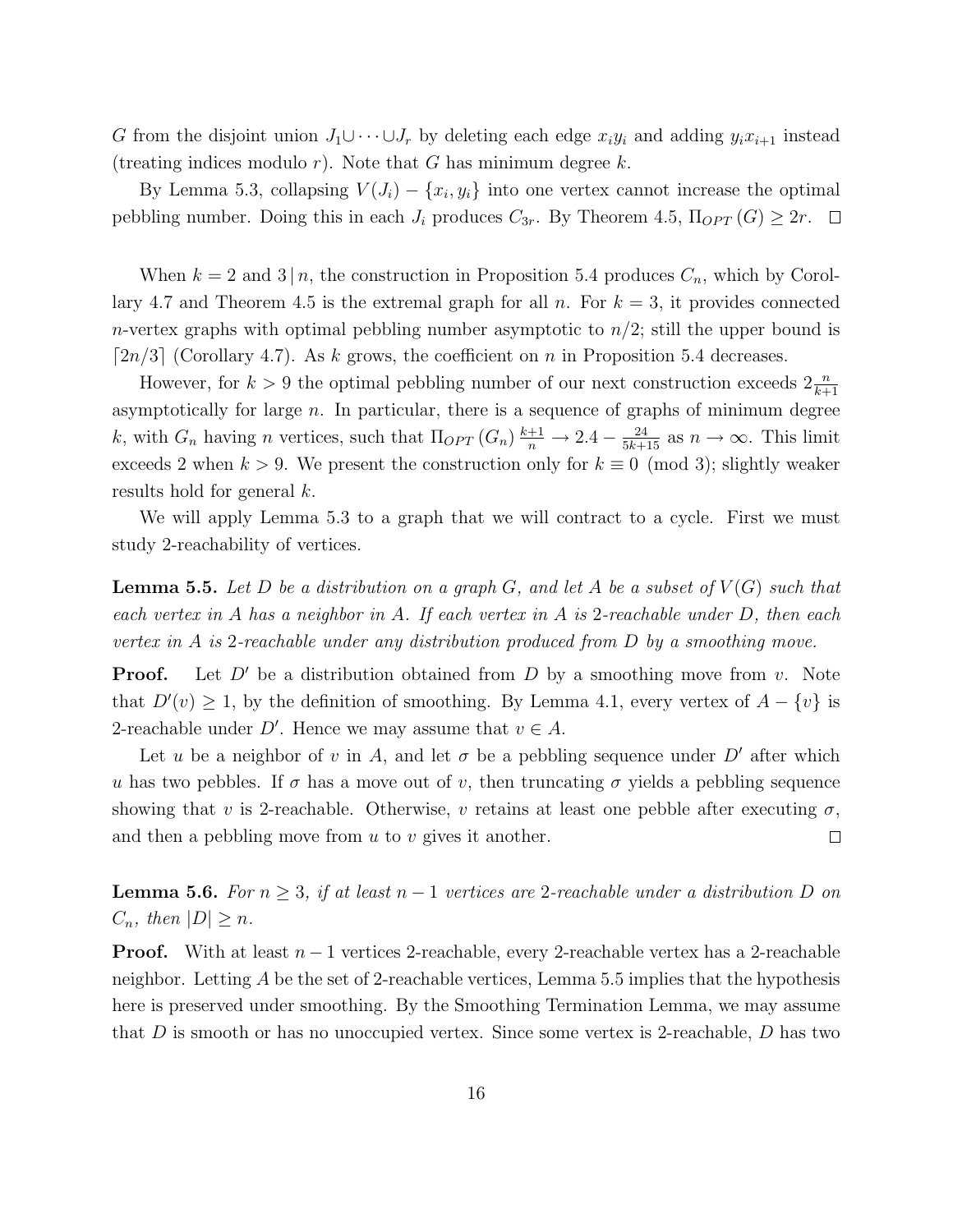pebbles on some vertex. This completes the proof if D leaves at most one vertex unoccupied. Hence we may choose distinct unoccupied vertices  $u$  and  $v$ .

Let P and P' be the u, v-paths along the cycle. Since at least  $n-1$  vertices are 2-reachable, we may assume that  $u$  is 2-reachable. By Lemma 4.4, a pebbling sequence cannot move a pebble out of  $v$  without using an edge in both directions. By the No-Cycle Lemma, some pebbling sequence that moves two pebbles to u uses no edge in both directions. Lemma 4.4 also implies that  $u$  is not 2-reachable under the restrictions of  $D$  to  $P$  or  $P'$ . Therefore, 2-reachability of  $u$  requires moving a pebble to  $u$  from each of  $P$  and  $P'$ , independently. Hence each path must have a vertex with two pebbles.

In particular, there is a vertex with two pebbles on each path of occupied vertices joining two unoccupied vertices, and therefore  $|D| \geq n$ .  $\Box$ 

Let  $V_1, \ldots, V_r$  be pairwise disjoint s-sets of vertices. For  $r, s \geq 1$ , let  $G_{r,s}$  be the graph defined on  $V_1 \cup \cdots \cup V_r$  by letting  $V_1, \ldots, V_r$  be cliques and making each vertex of  $V_i$  adjacent to s−1 vertices of  $V_{i+1}$ , for  $1 \leq i \leq r-1$  (the resulting graph is unique, up to isomorphism). For  $r \geq 3$ , let  $H_{r,s}$  be a graph obtained from  $G_{r,s}$  by making each vertex of  $V_r$  adjacent to  $s - 1$  vertices of  $V_1$  (nonisomorphic graphs may result). Here we compute the optimal pebbling numbers of these graphs for  $s \geq 3$ . For  $s = 2$  the value is higher; see Theorem 6.6.

**Theorem 5.7.** If  $r, s \geq 3$ , then  $[4r/5] \leq \Pi_{OPT}(H_{r,s}) \leq \Pi_{OPT}(G_{r,s}) \leq 4 [r/5]$ . The bounds hold also for  $G_{1,s}$  and  $G_{2,s}$ .

**Proof.** Since  $G_{r,s} \subseteq H_{r,s}$ , it suffices to show the upper bound for  $G_{r,s}$  and the lower bound for  $H_{r,s}$  (and  $G_{1,s}$  and  $G_{2,s}$ ).

Upper Bound. By dividing  $V_1, \ldots, V_r$  into groups of five consecutive sets (the last has fewer sets if  $5 \nmid r$ ) and placing four pebbles on one vertex in a set closest to the center of each group, we obtain a solvable distribution that uses  $4\lceil r/5 \rceil$  pebbles. It is solvable because  $s > 3$ implies that any two vertices in sets whose indices differ by two have a common neighbor in the intervening set.

Lower Bound. The proof is by induction on r. When  $r \leq 4$ , the claims are easily checked. For  $r \geq 5$ , consider an optimal distribution D on  $H_{r,s}$ . Let  $B = \{i: V_i \text{ contains no vertex}\}$ that is 2-reachable under  $D$ , viewing the indices modulo r. If  $|B| \leq 1$ , then collapsing each  $V_i$  to a single vertex yields a distribution on  $C_r$  under which at least  $r-1$  vertices are 2-reachable, by the Collapsing Lemma (5.3). Now Lemma 5.6 yields  $|D| \ge r \ge \lceil 4r/5 \rceil$ .

Hence we may assume that  $|B| \geq 2$ . For  $i \in B$ , suppose that B contains neither  $i-1$ nor  $i+1$  (modulo r). Let  $u \in V_{i-1}$  and  $v \in V_{i+1}$  be 2-reachable vertices. Let j be another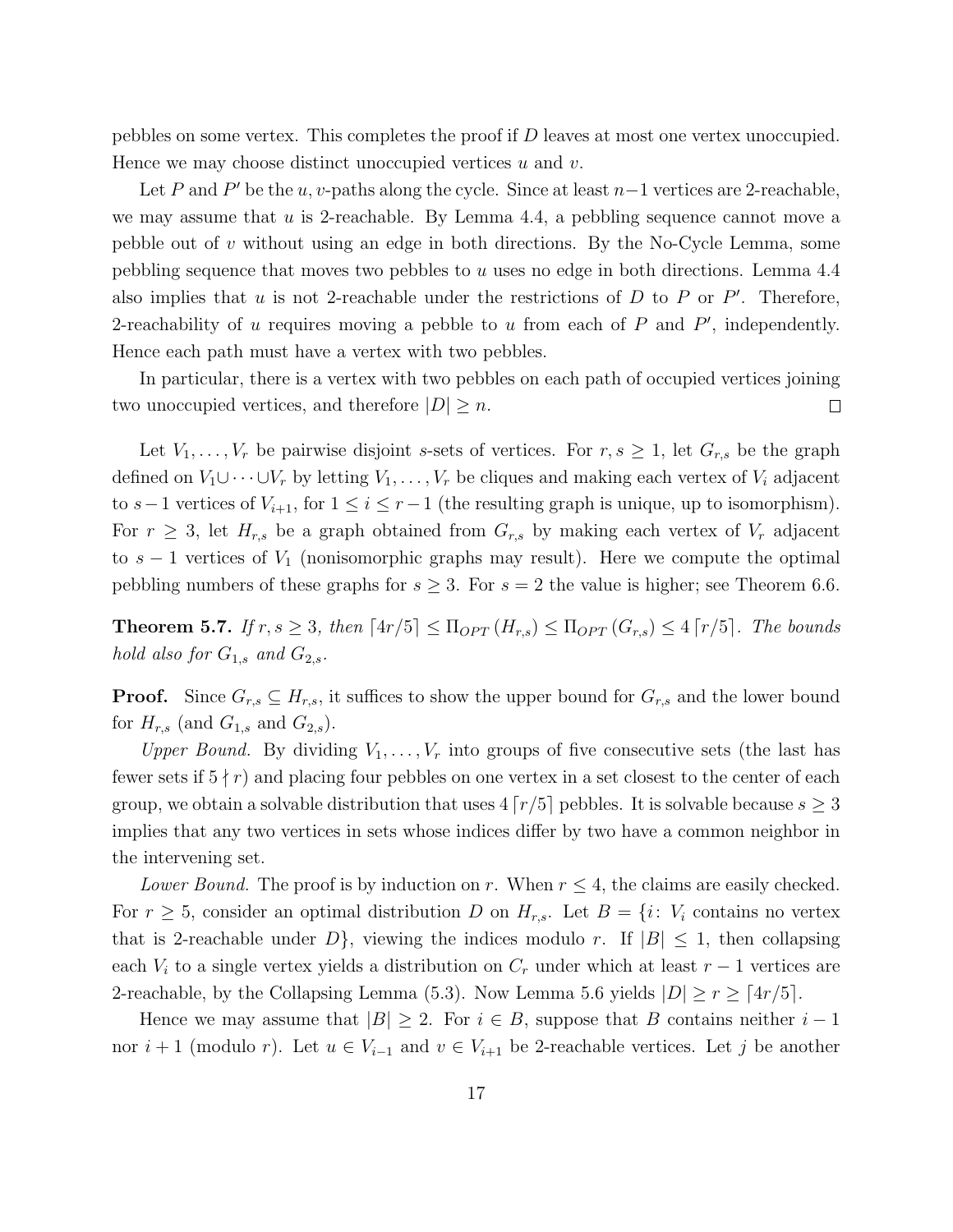index in B. Since  $i, j \in B$ , we cannot put two pebbles on a vertex in  $V_i \cup V_j$ , and hence we cannot move a pebble out of  $V_i \cup V_j$ . Since u and v are separated by  $V_i \cup V_j$ , we conclude that u and v are 2-reachable simultaneously; that is, nothing used in moving two pebbles to one of them is used in moving two pebbles to the other. Since  $s \geq 3$ , u and v have a common neighbor w in  $V_i$ . Now w is 2-reachable using pebbles from u and v, contradicting  $i \in B$ .

It follows that for  $i \in B$ , one of  $\{i-1, i+1\}$  also belongs to B. When  $i, i+1 \in B$ , we call the edges joining  $V_i$  and  $V_{i+1}$  useless. Since we cannot move two pebbles to any vertex in either clique, we cannot move a pebble along an edge joining them. Hence deleting these edges does not affect the solvability of D.

Since for every member of B there is a neighboring index also in B, every  $V_i$  for  $i \in B$  is incident to a useless set of edges. Hence there are at least  $|B|/2$  such useless sets of edges.

If  $|B| \geq 3$ , then there are at least two useless sets of edges; deleting them leaves a graph whose components are  $G_{t,s}$  and  $G_{r-t,s}$ , and the restrictions of D to those two components are solvable. Applying the induction hypothesis to the two components yields  $|D| \geq \lceil 4r/5 \rceil$ .

Otherwise,  $|B| = 2$ . Lemma 5.3 implies that collapsing each clique to a single vertex and collapsing the two resulting vertices indexed by  $B$  to a single vertex  $v$  yields a distribution on  $C_{r-1}$  under which every vertex except v is 2-reachable. Since its size is |D|, Lemma 5.6 implies that  $|D| \geq r - 1 \geq 4r/5$ .  $\Box$ 

**Corollary 5.8.** Let k be a nontrivial multiple of 3. For  $n \geq k+3$ , there is an n-vertex connected graph G with minimum degree k such that  $\Pi_{OPT}(G) \geq (2.4 - \frac{24}{5k+15} - \frac{6k}{5n})$  $\frac{6k}{5n}$  $\frac{n}{k+1}$ . When n is a multiple of  $(k/3) + 1$ , the term  $-\frac{6k}{5n}$  $\frac{6k}{5n}$  can be dropped.

**Proof.** Given such n and k, let  $s = k/3 + 1$  and  $r = \lfloor n/s \rfloor$ . Since  $k \ge 6$ , we have  $r, s \ge 3$ . The graph  $H_{r,s}$  is  $3(s-1)$ -regular, since each vertex has  $s-1$  neighbors in its own clique and in each neighboring clique. If n is a multiple of s, then let  $G = H_{r,s}$ . Now

$$
\frac{\Pi_{OPT}(G)(k+1)}{n} = \frac{\Pi_{OPT}(H_{r,s})(3s-2)}{rs} \ge \frac{4r}{5}\frac{3s-2}{rs} = \frac{12}{5} - \frac{8}{5s} = \frac{12}{5} - \frac{24}{5k+15}.
$$

If n is not a multiple of s, then form G by adding to  $H_{r,s}$  a set of  $n - rs$  vertices whose neighborhoods duplicate neighborhoods of vertices in  $H_{r,s}$ . Now G has n vertices and minimum degree at least k, and  $H_{r,s}$  is a quotient of G. Thus  $\Pi_{OPT}(G) \geq \Pi_{OPT}(H_{r,s})$ , by Lemma 5.3. Since  $n \le rs + s - 1$ , we can change rs to  $rs(1 + \frac{s-1}{rs})$  in the denominator of the previous computation. Since  $(1+\frac{s-1}{rs})^{-1} \geq 1-\frac{s-1}{rs} \geq 1-\frac{k}{3n-k} \geq 1-\frac{k}{2r}$  $\frac{k}{2n}$ , we complete the computation using  $\left(\frac{12}{5} - \frac{8}{5s}\right)$  $\frac{8}{5s}$  )  $\left(1-\frac{k}{2n}\right)$  $\left(\frac{k}{2n}\right) \geq \frac{12}{5} - \frac{24}{5k+15} - \frac{6k}{5n}$  $\frac{6k}{5n}$ .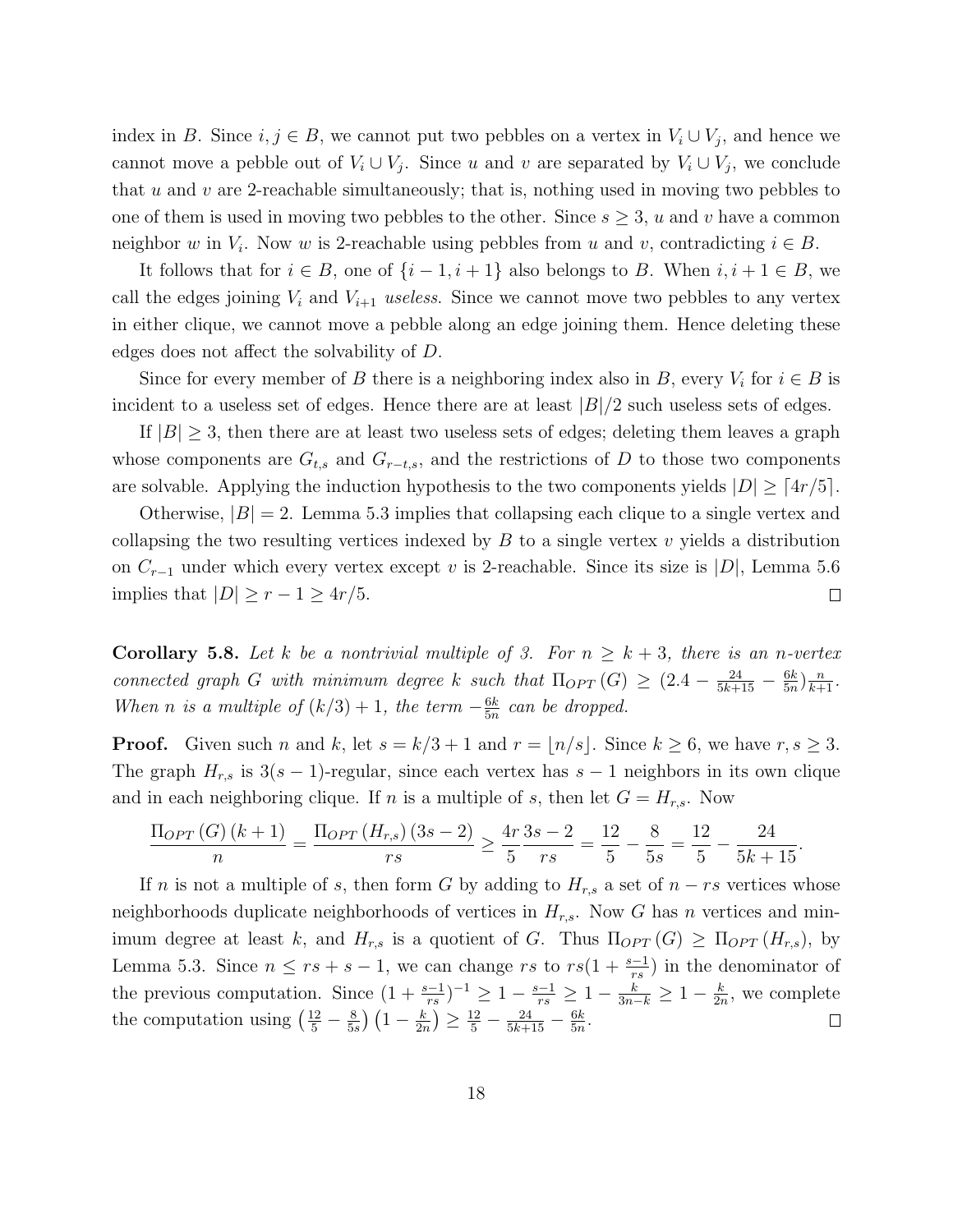Let  $\mathbf{G}_{n,k}$  be the family of connected *n*-vertex graphs with minimum degree k. Let  $f(k)$  =  $\limsup_{n\to\infty} \max_{G \in \mathbf{G}_{n,k}} \frac{\Pi_{OPT}(G)}{n/(k+1)}$ . Corollary 5.2 yields  $f(k) \leq 4$ , and Proposition 5.4 and Corollary 5.8 yield  $f(k) \ge \max\{2, 2.4 - \frac{24}{15k+5}\}\$  when k is a multiple of 3. Given the simplicity of Corollary 5.2, we believe that  $f(k)$  is bounded away from 4.

It should be possible to determine  $f(3)$ . We can prove only  $2 \le f(3) \le 8/3$ , using the ring-of-cliques construction (Proposition 5.4) and the general upper bound  $\Pi_{OPT}(G) \leq$  $[2|V(G)|/3]$  (Corollary 4.7). Theorem 6.6 provides another construction for the lower bound whenever  $n$  is even.

Question 5.9. Is it true that  $\Pi_{OPT}(G) \leq \lceil n/2 \rceil$  whenever G is a connected n-vertex graph with minimum degree at least  $3$ ? The bound would be sharp for even n.

When  $k = 4$ , Corollary 5.8 does not apply, but there may be other constructions needing more pebbles than the  $2n/5$  in Proposition 5.4. We present a possible such construction based on the "Sierpinski Triangle". We have not determined the optimal pebbling number for these graphs in  $\mathbf{G}_{n,4}$ , but we conjecture that its ratio to n approaches  $4/9$  as  $n \to \infty$ .

**Example 5.10.** Let  $G_1$  be a triangle; its three vertices are its corners  $\{x, y, z\}$ . For  $j >$ 1, given three copies of  $G_{j-1}$  with corner vertices  $\{x_i, y_i, z_i\}$  in the *i*th copy, form  $G_j$  by collapsing the pairs  $\{z_1, x_2\}, \{y_2, z_3\}, \text{ and } \{x_3, y_1\}.$  The remaining corner vertices  $\{x_1, y_3, z_2\}$ are the corners of  $G_j$ . Another way to construct  $G_j$  from  $G_{j-1}$ , starting with a layout of  $G_1$ in the plane, is to subdivide the edges of each bounded face that is a triangle and add edges forming a triangle on each such set of three new vertices.

For  $j > 1$ , form  $H_j$  from  $G_j$  by adding three edges to make the corners pairwise adjacent. Since the corners of  $G_j$  have degree 2 and all other vertices of  $G_j$  have degree 4,  $H_j$  is 4regular for  $j > 1$ . Letting  $n_j = |V(H_j)| = |V(G_j)|$ , we have  $n_j = 3n_{j-1} - 3$  for  $j > 1$ , with  $n_1 = 3$ , so  $n_j = (3^j + 3)/2$ .

For  $j \geq 3$ , we present a solvable distribution on  $H_j$  with  $2 \cdot 3^{j-2}$  pebbles (there are many such distributions). If this is optimal, then  $\Pi_{OPT}(H_i)/n_i \rightarrow 4/9$ .

In  $G_j$ , there are three copies of  $G_{j-1}$  and thus  $3^{j-3}$  copies of  $G_3$ . The number  $a_j$  of vertices of  $G_j$  that are corners of copies of  $G_3$  is  $n_{j-2}$ , by the alternative construction. Since the corners of  $G_3$  form a distance-2 dominating set of  $G_3$ , we have  $\Pi_{OPT}(H_i) \leq \Pi_{OPT}(G_i) \leq$  $4n_{j-2} = 2 \cdot 3^{j-2} + 6.$ 

For  $j \geq 3$ , we can save six more pebbles on  $H_j$ . The distance between corners of  $G_j$  is  $2^{j-1}$ . In  $H_j$ , these corners are pairwise adjacent. Hence the four pebbles on one corner x can satisfy the other corners y and z and the neighbors of y and z. Let P be the shortest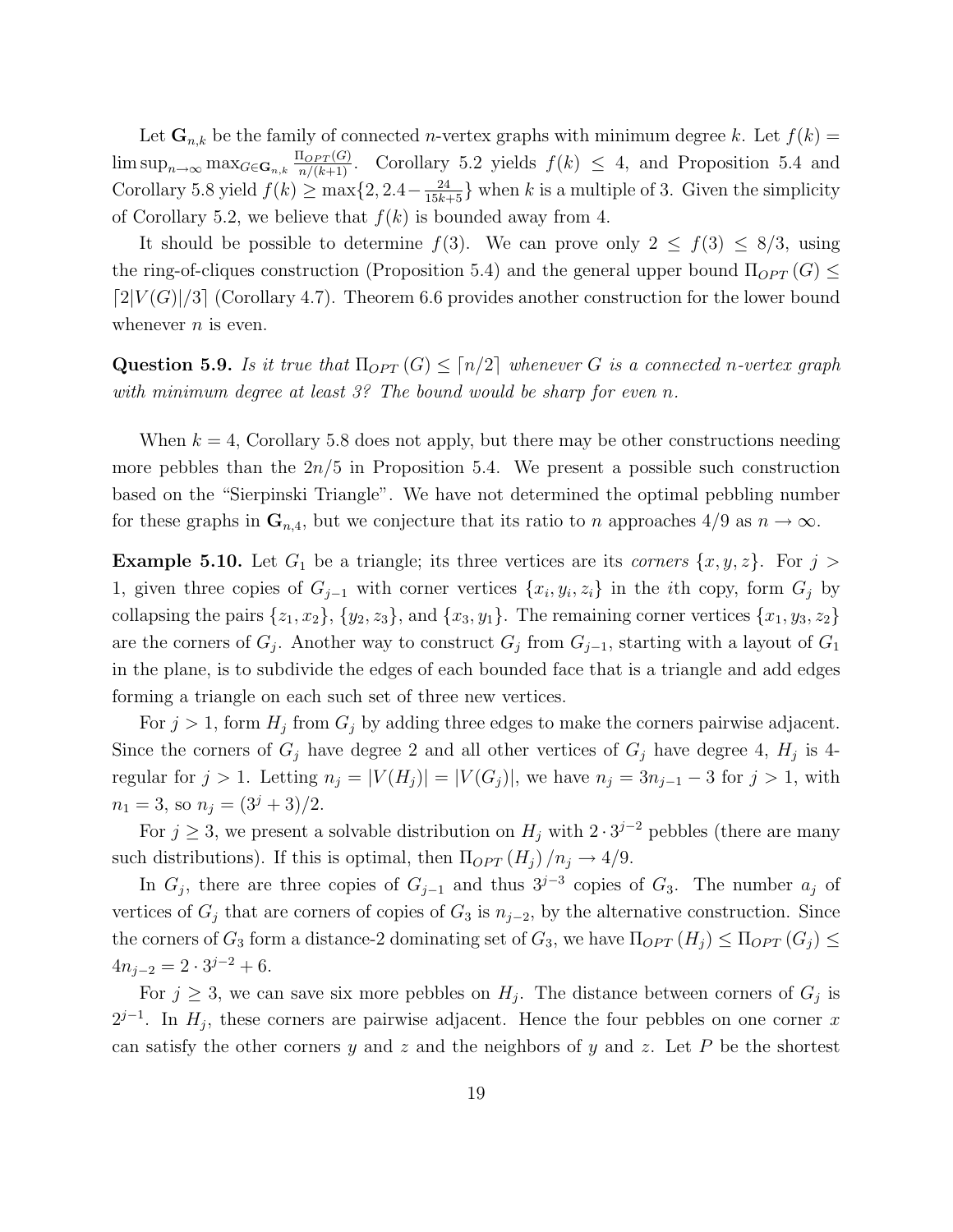y, z-path. If we delete the pebbles on  $P$ , then the unreachable vertices are within distance 1 of P. By putting two pebbles each on the corners of copies of  $G_2$  along P (except for y and z), we have deleted  $4(2^{j-3}+1)$  pebbles and added  $2(2^{j-2}-1)$  pebbles, saving 6.  $\Box$ 

### 6 Girth and Minimum Degree

Forbidding short cycles restricts graphs in a way that improves upper bounds on the optimal pebbling number. In particular, if  $G$  has minimum degree  $k$  and girth at least 5, then four pebbles at a vertex v can take care of  $k^2 + 1$  vertices, because the neighborhoods of the neighbors of  $v$  overlap only at  $v$ .

**Proposition 6.1.** If G is an n-vertex graph with minimum degree k and girth at least  $2t+1$ , then  $\Pi_{OPT}(G) \leq 2^{2t}n/c_k(t)$ , where  $c_k(t) = 1 + k \sum_{i=1}^{t} (k-1)^{i-1}$ .

**Proof.** When G has minimum degree k and girth at least  $2t + 1$ , every distance-t neighborhood has size at least  $c_k(t)$ . Proposition 5.1 then applies.  $\Box$ 

Note that  $c_k(t) > k(k-1)^{t-1} > (k-1)^t$  for fixed k. Thus  $2^{2t}/c_k(t) \rightarrow 0$  as  $t \rightarrow \infty$ when  $k \geq 6$ . A more detailed analysis further improves the upper bound. The idea is to use  $2^{2t}$  pebbles on a vertex of a distance- $2t$  dominating set only when it is used to reach substantially more than the  $c_k(t)$  vertices guaranteed in its distance-t neighborhood.

**Theorem 6.2.** Let k and t be positive integers with  $k \geq 3$  and  $t \geq 2$  such that  $(k, t) \notin$  $\{(3, 2), (3, 3)\}.$  If G is an n-vertex graph with minimum degree k and girth at least  $2t+1$ , then  $\Pi_{OPT}(G) \leq 2^{2t}n/(c_k(t) + c'(t)),$  where  $c_k(t)$  is defined as above and  $c'(t) = (2^{2t} - 2^{t+1})\frac{t}{t-1}$  $\frac{t}{t-1}$ . In particular,  $\Pi_{OPT}(G) \leq 16n/(k^2+17)$  when  $t = 2$  and  $k \geq 4$ .

**Proof.** We begin with a distance-2t dominating set S of size at most  $n/c_k(t)$  as constructed in the proof of Proposition 5.1, where  $c_k(t)$  is defined as in Proposition 6.1. As each vertex is added to S in the construction, its distance from all other vertices of S is at least  $2t + 1$ .

To each  $v \in S$ , we assign a set  $R(v)$  of vertices in G; pebbles on v will be used to reach the vertices of  $R(v)$ , and these sets partition  $V(G)$ . Grow the sets  $R(v)$  simultaneously for all  $v \in S$  by a breadth-first search from S; each vertex of G goes into exactly one of these sets when it is reached. Every vertex within distance t of v goes into  $R(v)$ , since the distance-t neighborhoods of vertices of S are disjoint. As  $R(v)$  grows, also grow a spanning tree  $T(v)$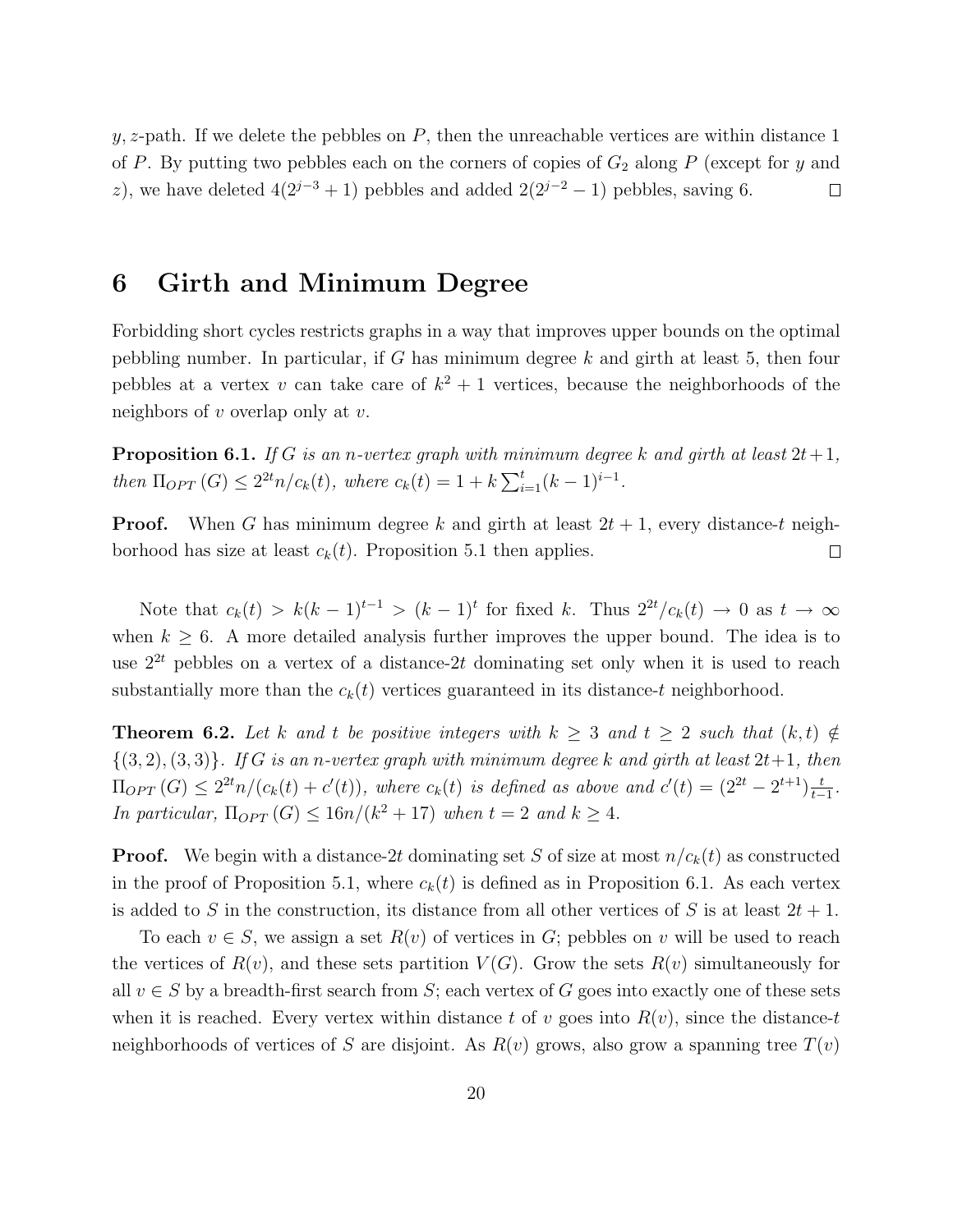of the subgraph induced by  $R(v)$ ; add each new vertex as a leaf whose neighbor is the vertex from which it is reached. Since S is a distance-2t dominating set, the leaves of  $T(v)$  have distance at most 2t from v in  $T(v)$ .

Let  $R'(v)$  be the set of nonleaf vertices of  $T(v)$  that are not within distance t of v. Let  $r'(v) = |R'(v)|$ . If  $r'(v) < 2^{2t} - 2^{t+1}$ , then put  $2^{t+1}$  pebbles on v and one pebble on each vertex of  $R'(v)$ . Otherwise, put  $2^{2t}$  pebbles on v. This defines a distribution D.

When  $r'(v) \geq 2^{2t} - 2^{t+1}$ , the  $2^{2t}$  vertices on v can reach all vertices at distance at most 2t from v. When  $r'(v) < 2^{2t} - 2^{t+1}$ , the  $2^{t+1}$  pebbles on v can reach vertices at distance  $t+1$  from v, including the closest ones in  $R'(v)$ . The rest of  $T(v)$  can then be reached by pebbling along paths through  $R'(v)$ . Hence D is solvable.

It remains to bound |D|. We claim first that for  $v \in S$ , at least  $r'(v) \frac{t}{t-1}$  $\frac{t}{t-1}$  vertices lie in  $T(v)$  that are not within distance t of v. Let  $p_0$  be the number of leaves of  $T(v)$ . Say that a vertex x of  $R'(v)$  has *height* i if a longest path in  $T(v)$  from v through x uses i edges beyond x (ending at a leaf). For  $1 \leq i \leq t-1$ , let  $p_i$  be the number of vertices in  $R'(v)$ with height i, and consider the leaves to have height 0. For  $i \geq 1$ , the vertices with height i have distinct children with height  $i-1$ , so  $p_0 \ge p_1 \ge \cdots \ge p_{t-1}$ . Also,  $r'(v) = \sum_{i=1}^{t-1} p_i$ , and  $r'(v) + p_0$  is the number of vertices in  $T(v)$  that are not within distance t of v. We have  $r'(v) + p_0$  $\frac{(v) + p_0}{r'(v)} = 1 + \frac{p_0}{r'(v)} \geq 1 + \frac{p_0}{(t-1)p_0} = \frac{t}{t-1}$  $\frac{t}{t-1}$ .

Now we count the pebbles and the vertices in each tree  $T(v)$ . When  $r'(v) < 2^{2t} - 2^{t+1}$ , we use  $2^{t+1} + r'(v)$  pebbles with  $T(v)$  having at least  $c_k(t) + r'(v) \frac{t}{t-1}$  $\frac{t}{t-1}$  vertices. When  $r'(v)$  ≥  $2^{2t} - 2^{t+1}$ , we use  $2^{2t}$  pebbles with  $T(v)$  having at least  $c_k(t) + c'(t)$  vertices.

Let  $S' = \{v \in S: r'(v) < 2^{2t} - 2^{t+1}\}\$ , and let  $s = |S|$ . Let  $r = \sum_{v \in S'} (2^{2t} - 2^{t+1} - r'(v))$ . We have  $n \ge s[c_k(t) + c'(t)] - r \frac{t}{t-1}$  $\frac{t}{t-1}$ , and we used  $2^{2t}s - r$  pebbles. Thus

$$
\Pi_{OPT}(G) \le \frac{2^{2t}s - r}{s[c_k(t) + c'(t)] - r\frac{t}{t-1}} n \le \frac{2^{2t}}{c_k(t) + c'(t)} n,
$$

where the last inequality uses that  $\frac{sa-rb}{sc-rd} \leq \frac{a}{c}$  when  $ad \leq bc$ . Thus we need  $2^{2t} \frac{t}{t-1} \leq$  $c_k(t) + c'(t)$ , which simplifies to  $c_k(t) \geq 2^{t+1} \frac{t}{t-1}$  $\frac{t}{t-1}$ . This inequality holds for  $k ≥ 3$  and  $t ≥ 2$ except when  $(k, t) \in \{(3, 2), (3, 3)\}.$  $\Box$ 

For  $k = 5$ , with  $c'(t) \geq 4^t \frac{t}{t-1}$  $\frac{t}{t-1}$  and  $c_5(t) = 1 + (4^t - 1)(5/3)$ , the upper bound on  $\Pi_{OPT}(G)$  /n in Theorem 6.2 tends to 3/8 as  $t \to \infty$ . For  $k = 2$ , always  $\Pi_{OPT}(C_n) = \lfloor 2n/3 \rfloor$ . Thus it is natural to ask whether our observation for  $k \geq 6$  also holds for  $3 \leq k \leq 5$ .

Question 6.3. For  $k \in \{3, 4, 5\}$ , does there exist  $f_k(t)$  such that  $\lim_{t\to\infty} f_k(t) = 0$  and graphs in  $\mathbf{G}_{n,k}$  with girth at least  $2t + 1$  satisfy  $\Pi_{OPT}(G)/|V(G)| \leq f_k(t)$ ?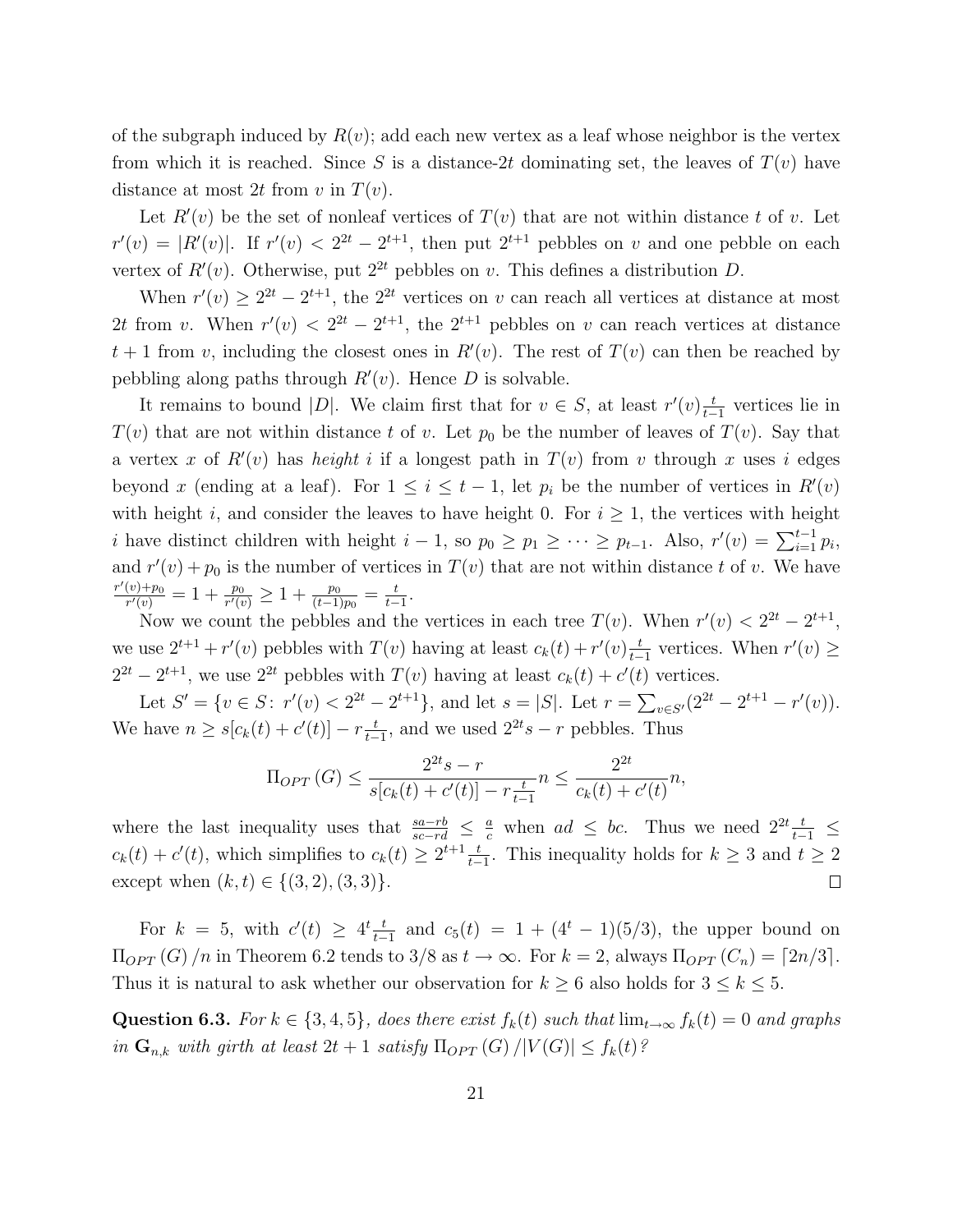We have not constructed graphs to show that the bound in Theorem 6.2 is sharp, and we do not believe that it is sharp. We discuss one more family to show that if an *n*-vertex graph G has girth 4 and minimum degree 3, then  $\Pi_{OPT}(G)$  can be as large as  $n/2$ . This improves the construction in Proposition 5.4 for  $k = 3$  by showing that forbidding triangles does not reduce the number of pebbles that may be needed. Before defining the candidate graphs, we prove results needed to establish the lower bounds. We will need to characterize the optimal 2-solvable distributions on paths; this uses the next lemma.

We previously defined "m-fold r-solvable" to mean that vertex r is m-reachable. For convenience, we henceforth use 2-solvable distribution to mean a distribution in which every vertex is 2-reachable. An optimal 2-solvable distribution is a 2-solvable distribution having the minimum number of pebbles (by analogy with "optimal distribution").

Lemma 6.4. In an optimal 2-solvable distribution, each leaf has at most two pebbles.

**Proof.** Given a leaf v with neighbor u, let D be a 2-solvable distribution with  $D(u) = i$ and  $D(v) = k \geq 3$ . Obtain D' from D by setting  $D'(v) = 1$  and  $D'(u) = j + k - 2$ ; leave other values unchanged.

Since  $|D'| < |D|$ , it suffices to show that D' is 2-solvable. Since  $D'(u) \ge D(u) + |D(v)/2|$ and D is 2-solvable, vertices outside  $\{u, v\}$  are 2-reachable under D'.

Now consider  $\{u, v\}$ . If  $j + k \geq 4$ , then  $D'(u) \geq 2$ , which makes u 2-reachable and provides a second pebble for v. Otherwise,  $(j, k) = (0, 3)$ ; now v can send only one pebble to u under  $D$ , so the 2-solvability of  $D$  requires that another pebble can be moved to join the pebble that  $D'$  has on u; they then together provide a second pebble for v.  $\Box$ 

A longer case analysis ensures an optimal 2-solvable distribution with at most one pebble on each leaf, but we will not need this.

**Theorem 6.5.** Every 2-solvable distribution on  $P_n$  has at least  $n+1$  pebbles. Furthermore, the 2-solvable distributions with  $n+1$  pebbles consist of "prime segments" separated by single unoccupied vertices, where a prime segment is a path with either  $(1)$  two pebbles on one vertex and one pebble on all other vertices, or  $(2)$  three consecutive vertices having  $0, 4, 0$ pebbles, respectively, and one pebble on all other vertices.

**Proof.** We use induction on n; when  $n \leq 2$  the optimal 2-solvable distributions have  $n+1$  pebbles and are prime segments, as claimed. Consider  $n \geq 3$ . A distribution with two pebbles on one vertex and one on all others is 2-solvable, so  $n + 1$  pebbles suffice.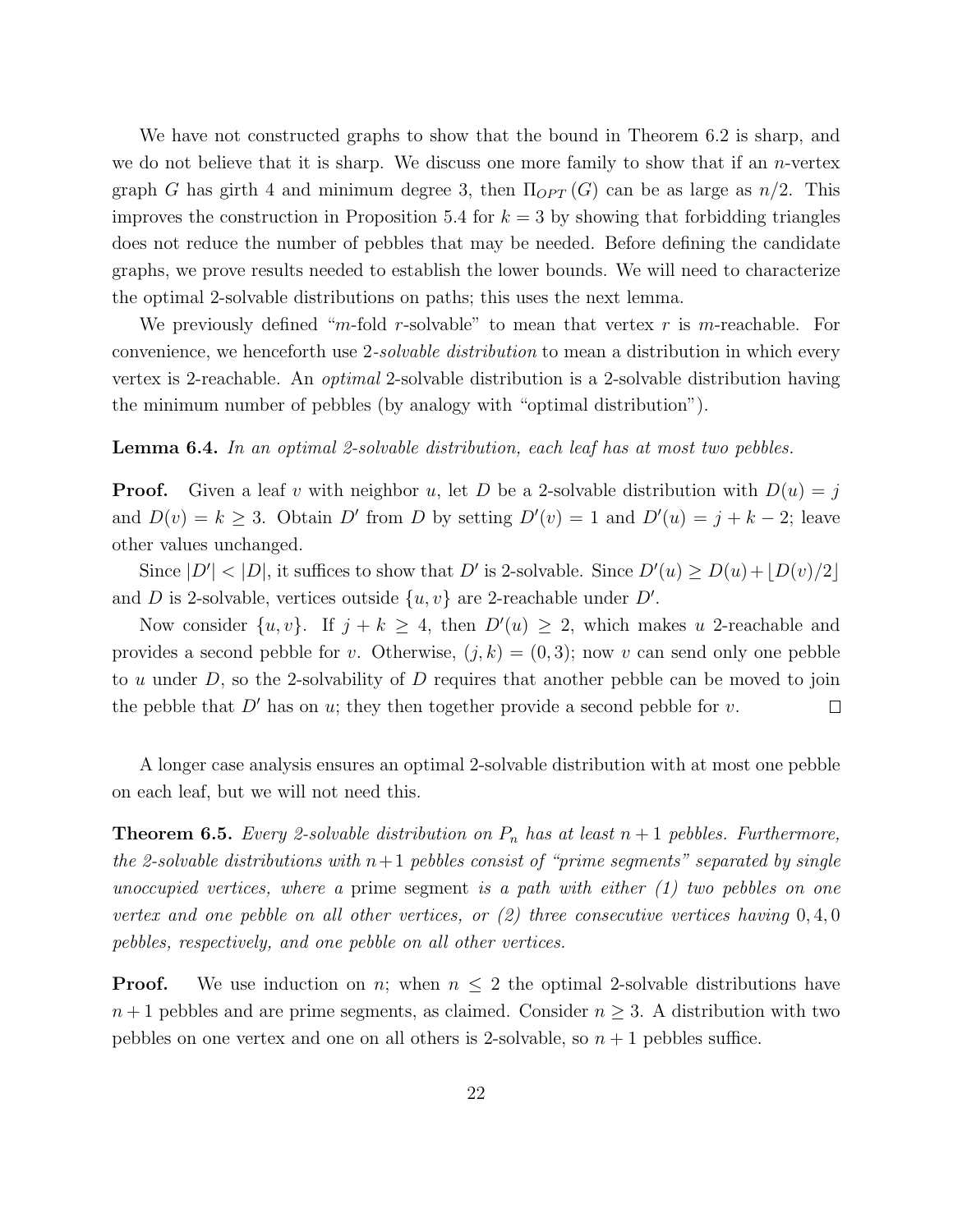In a 2-solvable distribution, every vertex is 2-reachable, so every vertex has a 2-reachable neighbor, and hence the result of a smoothing move is also 2-solvable, by Lemma 5.5. By Lemma 4.2, only finitely many smoothing moves can occur, so we obtain a smooth 2-solvable distribution D. If every vertex is occupied, then 2-solvability requires some vertex to have two pebbles, and hence such distributions with  $n + 1$  pebbles form a single prime segment.

Now consider the case where D is smooth and leaves a vertex v unoccupied. Since v is 2-reachable, Lemma 4.4 implies that  $v$  is not an endpoint and that moving two pebbles to v requires one to arrive from each side. Since two pebbles cannot arrive at v from the same side, pebbles on one side of  $v$  cannot be used for 2-reachability of any vertex on the other side. Hence  $P_n - v$  consists of two subpaths, and D is 2-solvable if and only if the distributions inherited from D by the components of  $P_n - v$  are 2-solvable. With these paths having j and  $n-1-j$  vertices, the induction hypothesis requires  $j+1+n-j$  pebbles in D, and it also completes the decomposition into prime segments after the split at  $v$ . Since D is smooth, these segments all have type  $(1)$ :  $(2, 1, 1, 0, 2, 1)$  is an example.

Now let D be any 2-solvable distribution of size  $n+1$  on  $P_n$ , not necessarily smooth. By Lemma 6.4, D has at most two pebbles on each leaf. Since smoothing preserves 2-solvability and size, smoothing an optimal 2-solvable distribution cannot put three pebbles on a leaf. Hence all optimal 2-solvable distributions arise by "unsmoothing" smooth ones, which consist of prime segments of type (1) separated by single unoccupied vertices.

An "unsmoothing" move changes consecutive pebble values  $(i, j, k)$  to  $(i-1, j+2, k-1)$ , where  $i, j, k \geq 1$ . Since  $i, j, k \geq 1$ , unsmoothing cannot occupy an unoccupied vertex, so the three positions must be within a single prime segment of the original smooth distribution. If the first unsmoothing move changes  $(2, 1, 1)$  to  $(1, 3, 0)$ , then the unoccupied vertex is no longer 2-reachable. If it changes  $(1, 1, 1)$  to  $(0, 3, 0)$ , then the unoccupied vertex on the side farther from the vertex with two pebbles is not 2-reachable.

Hence the only way to produce a 2-solvable distribution by one unsmoothing move on a prime segment of type 1 is to change the consecutive triple  $(1, 2, 1)$  to  $(0, 4, 0)$ . This changes a prime segment of type (1) to a prime segment of type (2). No further unsmoothing move is possible within such a segment, by the reasoning for  $(1, 1, 1)$  above. Prime segments of type (2) are 2-solvable, so this completes the description of optimal 2-solvable distributions.  $\Box$ 

For our final result we need the *cartesian product*  $G \square H$  of graphs G and H, the graph with vertex set  $V(G) \times V(H)$  such that  $(u, v)$  is adjacent to  $(u', v')$  if and only if (1)  $u = u'$ and  $vv' \in E(H)$  or (2)  $v = v'$  and  $uu' \in E(G)$ , where  $E(F)$  denotes the edge set of F.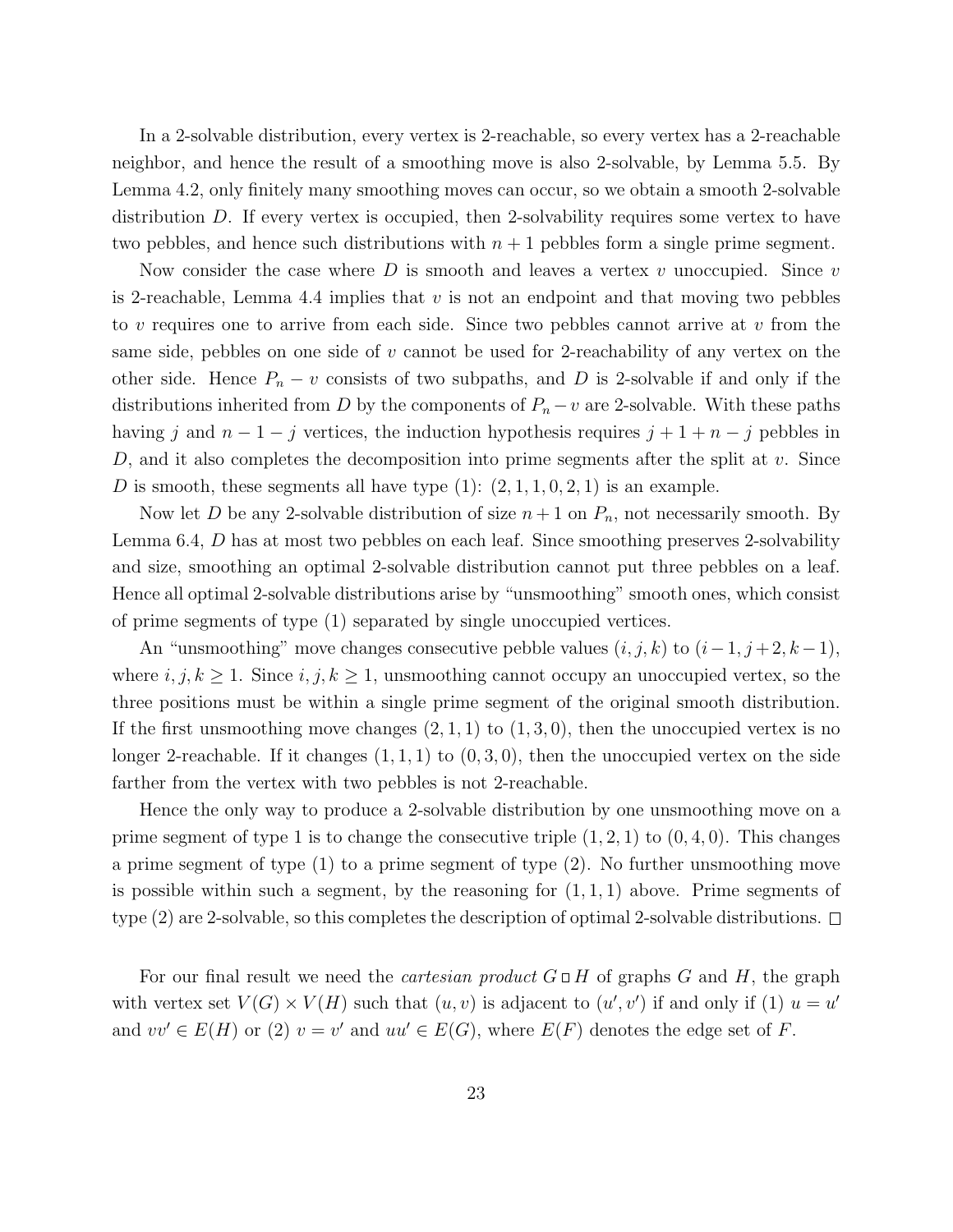In particular,  $C_m \Box K_2$  and  $P_m \Box K_2$  are circular and linear "ladders"; two copies of the cycle or path, with corresponding vertices from the two copies adjacent. We call the  $m$  copies of  $K_2$  the rungs of the graph. In  $C_m \square K_2$ , exchanging the matching joining two rungs for the other possible matching joining them yields a graph isomorphic to the graph formed from a 2*m*-cycle by adding chords joining opposite vertices (those at distance m along the cycle). This graph has been called the "Möbius ladder", so we denote it by  $M_m$ .

The graphs  $C_m \square K_2$  and  $M_m$  are special cases of the construction in Theorem 5.7 with  $m = r$  and  $s = 2$ , but the arguments there were not valid when  $s = 2$ . We take  $C_2$  to mean  $P_2$ , so that  $C_m \square K_2 = P_m \square K_2 = C_4$  when  $m = 2$ .

**Theorem 6.6.**  $\Pi_{OPT}(P_m \square K_2) = \Pi_{OPT}(C_m \square K_2) = \Pi_{OPT}(M_m) = m$  for  $m \geq 2$ , except that  $\Pi_{OPT}(P_2 \square K_2) = \Pi_{OPT}(C_2 \square K_2) = 3$  and  $\Pi_{OPT}(P_5 \square K_2) = 6$ .

**Proof.** Upper bounds. Since both  $C_m \square K_2$  and  $M_m$  contain  $P_m \square K_2$ , when  $m \notin \{2, 5\}$  it suffices to prove the upper bound for  $P_m \Box K_2$ . Observe that three pebbles on one rung (with neither vertex unoccupied) can reach all vertices on the two neighboring rungs. Similarly, four pebbles on two adjacent rungs (two each on nonadjacent vertices) can reach all vertices on the two neighboring rungs. Thus it suffices to express  $m$  as a sum of 3s and 4s, which can be done unless  $m \in \{2, 5\}.$ 

For  $m = 5$ , six pebbles suffice, since  $P_m$  has a 2-solvable distribution with  $m+1$  pebbles. We need smaller distributions for  $M_5$  and  $C_5 \square K_2$ , which we describe for general m. It suffices to put a 2-solvable distribution of size  $m$  on a subgraph induced by a dominating set. For  $C_m \Box K_2$ , assign 2, 0, 2, 0 pebbles to four consecutive vertices of an m-cycle and 1 to each remaining vertex of that cycle. For  $M_m$ , view it as a 2m-cycle with chords and put one pebble each on  $m-1$  consecutive vertices of the cycle, plus a second pebble on one of them.

For  $m = 2$ , actually  $M_2 = K_4$  and two pebbles suffice, but  $C_2 \square K_2$  and  $P_2 \square K_2$  degenerate to 4-cycles and need a third pebble, which suffices.

Lower bounds. The proof of  $\Pi_{OPT}(P_5 \square K_2) \geq 6$  is a case analysis that we omit. For other cases, since  $P_m \square K_2 \subseteq C_m \square K_2$  and since the argument for  $C_m \square K_2$  (when  $m \geq 3$ ) is valid also for  $M_m$ , it suffices to prove  $\Pi_{OPT}(C_m \square K_2) \geq m$ . We use induction on m. Since  $C_m \square K_2 = P_m \square K_2$  for  $m \in \{1, 2\}$ , we can take  $\{1, 2\}$  as the basis. Now consider  $m \geq 3$ .

Let D be a solvable distribution on  $C_m \square K_2$  with  $|D| \leq m$ ; we show that equality holds. If some pebbling sequence from  $D$  results in a rung having two pebbles, we say that the rung is 2-reachable under D. If at least  $m-1$  rungs are 2-reachable, then collapsing each rung to a vertex yields a distribution  $D'$  on  $C_m$  under which  $m-1$  vertices are 2-reachable, by the Collapsing Lemma. Lemma 5.6 then yields  $|D| = |D'| \ge m$ .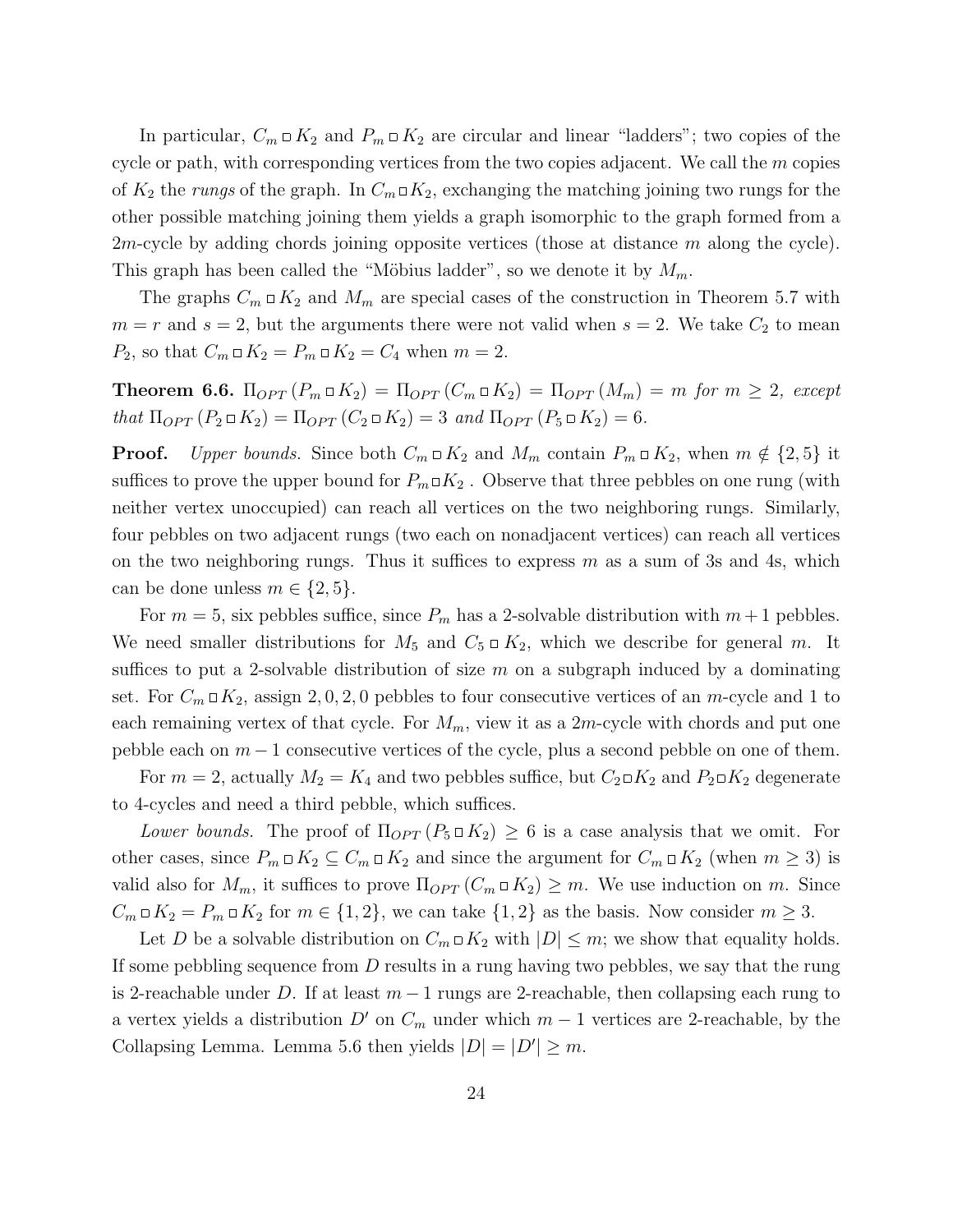Now suppose that at least two rungs R and R' are not 2-reachable under D. The pebbles that arrive in pebbling sequences to reach the two vertices of  $R$  arrive from the same direction; otherwise, since no pebble can ever emerge from  $R'$ , the two pebbling sequences could be performed independently and R would be 2-reachable.

Since pebbles can only reach R from one side, and no pebble can traverse an edge joining R to the rung on the other side (because R is not 2-reachable), D remains solvable on the graph obtained by deleting the edges from  $R$  to that other rung. If there are two nonadjacent rungs that are not 2-solvable, then doing this for those two rungs splits D into solvable distributions on  $P_i \square K_2$  and  $P_{m-i} \square K_2$ , for some i with  $1 \leq i \leq m-1$ . The induction hypothesis applies to each subgraph, and we obtain  $|D| \geq m$ .

In the remaining case, any two rungs  $R$  and  $R'$  that are not 2-reachable are consecutive. In the special case  $m = 3$ , we may have all three rungs not 2-reachable, but then each rung has at most one vertex and  $D$  is not solvable. Otherwise, we have exactly two such rungs R and R', consecutive. A rung that is not 2-reachable is unoccupied, because if there is one pebble on it, then the sequence to reach the other vertex requires bringing another pebble to the rung. Furthermore, the pebbling sequences that move two pebbles to other rungs cannot use vertices in  $R$  or  $R'$ , since those rungs are not 2-reachable.

Therefore, deleting R and R' and collapsing the remaining rungs yields a 2-solvable distribution D' on  $P_{m-2}$ , by the Collapsing Lemma. If  $|D'| \geq m$ , we have the desired result. Otherwise, D' is a 2-solvable distribution of size  $m-1$  on  $P_{m-2}$ . We use the description of all such distributions obtained in Theorem 6.5.

Let S be the rung other than  $R'$  that neighbors R. In the collapsed path, S is an endpoint. The prime segment of D' ending at S has i vertices at S, for some  $i \in \{0, 1, 2\}$ . If  $i = 2$ , then each other rung in the segment has one pebble and S cannot receive another pebble. If  $i = 1$ , then S can receive one additional pebble from the neighboring rung S', which exists. If  $i = 0$ , then S can receive two pebbles from S'. Thus S can never acquire a third pebble.

Furthermore, if S is able to have two pebbles, then the vertices of S are not both 2reachable in D. This is clear if  $i \geq 1$ , since at least one pebble starts at a fixed vertex of S, and it is not possible to get two pebbles to the other vertex of S. If  $i = 0$  and S can acquire two pebbles under  $D'$ , then  $S'$  starts with four pebbles and acquires no others. From any distribution of four pebbles on  $S'$ , the vertices of  $S$  are not both 2-reachable.

Since the vertices of S are not both 2-reachable under  $D$  (and neither is 3-reachable), it follows that the vertices of R are not both reachable. Hence  $C_m \square K_2$  has no solvable distribution of size  $m - 1$ .  $\Box$